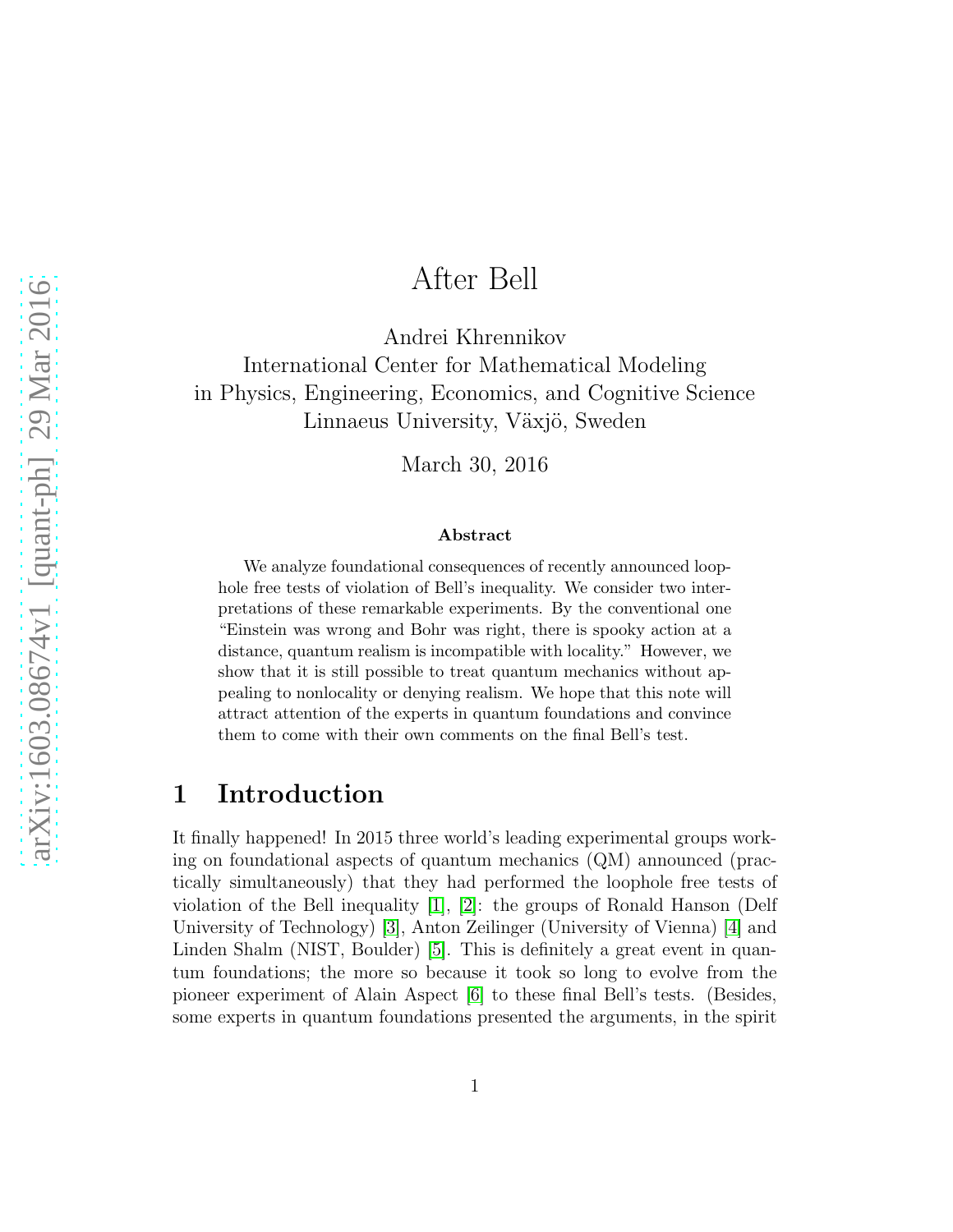of Heisenberg uncertainty principle, that the locality and detection loopholes could not be closed in one experiment [\[7\]](#page-20-3)).

I was surprised to see that this event did not generate a new wave of the quantum foundational enthusiasm, neither in the quantum community nor in general mass-media (even oriented to popularization of science).[1](#page-1-0) One of the reasons for this rather mild reaction is that, as was already mentioned, the result was commonly expected.<sup>[2](#page-1-1)</sup> A similar reason is that the Bell inequality has already been widely "sold". In literature and talks the Bell argument is typically presented as if everything has already been experimentally proven; scientists working on closing loopholes were considered merely as polishing the famous Aspect's experiment [\[6\]](#page-20-2). Those who are closer to quantum foundations could additionally point that G. Weihs [\[8\]](#page-20-4) contributed to complete Aspect's experiment by closing the locality loophole.

Therefore, it would be great if the recent publications [\[3\]](#page-19-2)-[\[5\]](#page-20-1) ignited a serious discussion on the possible impact of this event of the realization of the totally loophole free Bell test. Such a discussion is especially important because conclusions presented in [\[3\]](#page-19-2)-[\[5\]](#page-20-1), see also comments on these tests in [\[9\]](#page-20-5), [\[10\]](#page-20-6), present only a part of the wide spectrum of views on Bell's argument. Although the presented "conventional viewpoint" dominates in the quantum community, it would be natural to represent other, so to say, singular, parts of this spectrum of viewpoints, see, e.g., the recent comment of M. Kupczynski  $|11|$ .

We briefly remind the conventional viewpoint presented in [\[1\]](#page-19-0), [\[2\]](#page-19-1) and in hundreds of articles and monographs, e.g., [\[12\]](#page-20-8)-[\[14\]](#page-20-9), [\[3\]](#page-19-2)-[\[10\]](#page-20-6). It was finally confirmed experimentally that

- 1. CV1: *Einstein was wrong and Bohr was right;*
- 2. CV2: *there is spooky action at a distance;*
- 3. CV3: *quantum realism is incompatible with locality.*

<span id="page-1-0"></span><sup>&</sup>lt;sup>1</sup>The situation reminds me of what happened in mathematics after the famous Fermat theorem had been finally proven. Mathematicians were definitely not able to "sell" this great achievement, even in the scientific community; the test-question: who did prove the Fermat theorem?

<span id="page-1-1"></span><sup>&</sup>lt;sup>2</sup>One very famous experimenter whose group at that time worked hard to perform a loophole free Bell's test told me that he would be really excited if in this test the Bell equality would not be violated...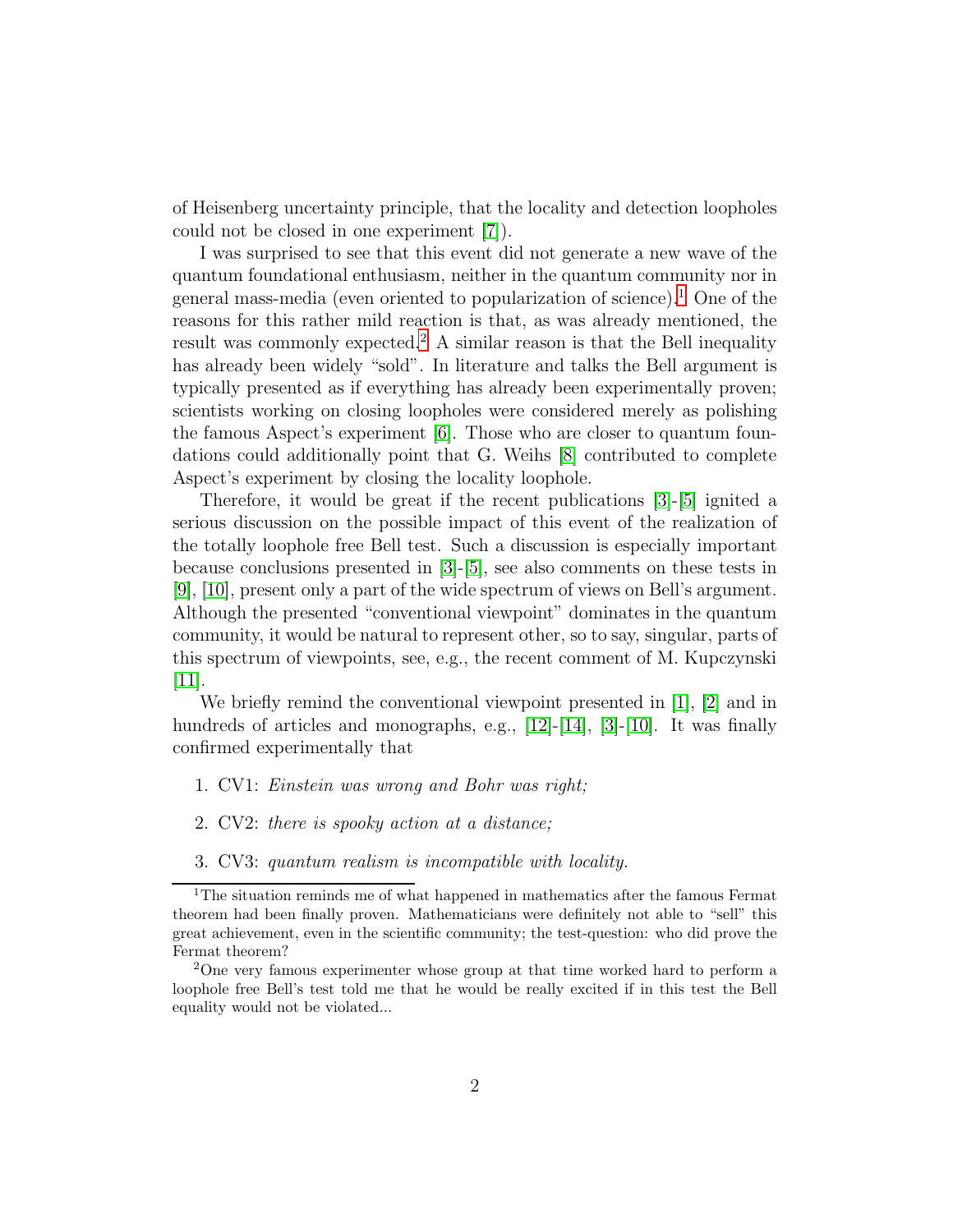The views of those who disagree with the presented "conventional position" are characterized by the high degree of diversity [\[15\]](#page-20-10)-[\[26\]](#page-21-0). Therefore I shall not try to elaborate on some common "non-conventional viewpoints", but present only my own position [\[25\]](#page-21-1):

- 1. NCV1: *both Einstein and Bohr were right;*
- 2. NCV2: *there is no need in spooky action at a distance;*
- 3. NCV3: *quantum realism is compatible with locality.*

In section 2 I shall question the CV1-CV3 viewpoint and try to justify the NCV1-NCV3 viewpoint; in particular, I confront the "action at a distance interpretation" with the Copenhagen interpretation of QM. (It is surprising that one may combine without cognitive dissonance these two interpretations.) Then to discuss the issue of realism in QM I appeal to its onticepistemic analysis in the spirit of Atmanspacher and Primas [\[27\]](#page-21-2). From this viewpoint, Bell's argument can be treated as the conjecture that ontic states can be identified with epistemic ones. We also discuss this conjecture by appealing to the old Bild conception (Hertz, Boltzman, Schrödinger) about the two descriptive levels of nature, theoretical and observational, see, e.g., [\[28\]](#page-22-0) and chapter 1 of monograph [\[29\]](#page-22-1). Our conclusion is that the rejection of Bell's conjecture as the result of the recent experiments cannot be treated as the impossibility to keep the realist viewpoint. There is neither need in action at a distance.

Section 3 is started with the presentation of Kolmogorov's interpretation [\[30\]](#page-22-2) of classical probability (CP) as the observational theory (describing the epistemic states of nature). By Kolmogorov CP is a contextual theory assigning probability spaces to experimental contexts, complexes of experimental physical conditions. This position leads to the contextual representation of the probabilistic structure of Bell's experimental test [\[23\]](#page-21-3), [\[25\]](#page-21-1).

In section 4 I present my personal picture of future development of quantum foundations, in "after Bell epoch": from the total rejection of Bell's conjecture to novel studies on the two descriptive levels approach to QM. In contrast to rather common opinion (see, e.g., Aspect's paper [\[9\]](#page-20-5) entitled "Closing the door on Einstein and Bohr's quantum debate" and Wiseman's paper [\[10\]](#page-20-6) entitled "Quantum physics: Death by experiment for local realism"), for me the final Bell test did not imply the total impossibility to "go beyond quantum" [\[29\]](#page-22-1). The main message of this test is that the way to a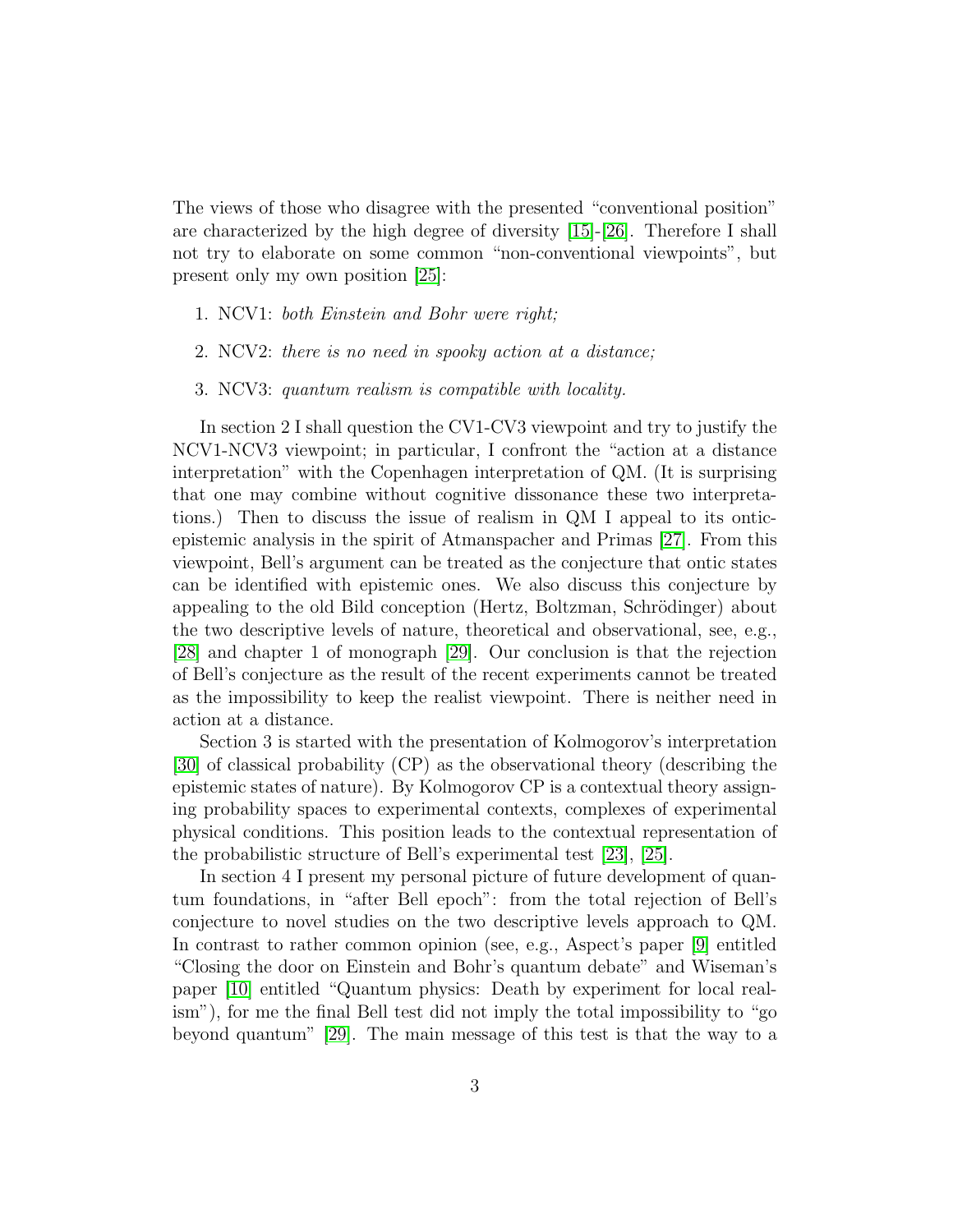proper subquantum model is more tricky than it was hypothesized by Bell. [3](#page-3-0)

## <span id="page-3-1"></span>2 Schrödinger, Einstein, Bohr, and Bell: philosophy meets quantums physics

Typically the output of Bell's argument (nowadays experimentally confirmed) is formulated as *QM is incompatible with local realism.* Thus either one has to reject the possibility of the realist description of quantum phenomena or to imagine nonlocal reality of the Bohmian type which is even more exotic and mystical than quantum surreality. Since Einstein dreamed for the realist interpretation of quantum phenomena and he considered nonlocality as an *"absurd alternative"* to realism, nowadays it is clear (for everybody, besides a few outsiders, see, e.g.,  $[29]$ ,  $[20]$ ,  $[16]$ - $[26]$ ,  $[11]$ ) that he was wrong and automatically (as Einstein's opponent) Bohr was right, see, e.g., [\[9\]](#page-20-5). In general in the modern quantum community it is fashionable to be a follower of Bohr.

### 2.1 Bohr versus Bell

First of all, I want to point to one of the main interpretational problems of the conventional viewpoint on the output of Bell's test, see CV1-CV3. This is an attempt to present CV1-CV3 in a single package and consistently with the Copenhagen interpretation of QM. However, none of the fathers of QM, neither Bohr, Heisenberg, Fock, Landau, Pauli nor Einstein, could even imagine that spooky action at a distance would be taken seriously in the quantum foundations. Thus, one has to recognize that the *modern nonlocal feature of QM motivated by Bell's argument has nothing to do with Copenhagen.* One can agree or disagree with this statement, but in any event it has to be presented and discussed.

Thus to be consistent one has to speak about *the revolutionary changes in quantum foundations generated by Bell's argument* and experimental tests

<span id="page-3-0"></span><sup>&</sup>lt;sup>3</sup> I also remark that even those who would not be convinced by my philosophic and probabilistic arguments should agree that we have no choice - we have to go beyond quantum, at least to solve the problem of merging of two great physical theories: QM (or more precisely QFT) and general relativity.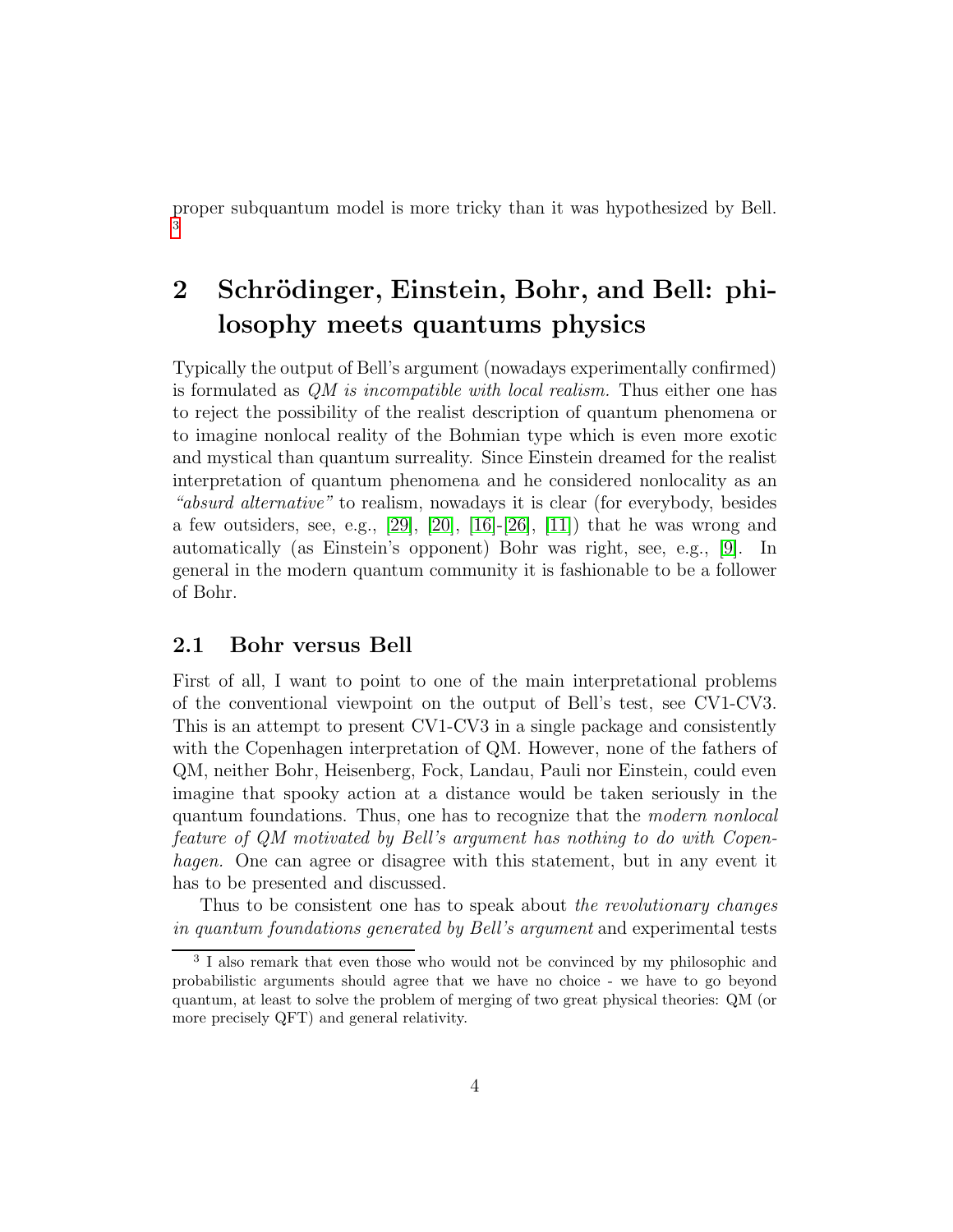confirming it. The possibility of these changes was not even imagined by earlier Copenhagenists.

One can still argue that "Copenhagenists were against realism" and, hence, Bell's test can be considered as supporting the Copenhagen position...

### 2.2 Realism: philosophy meets physics

Realism is a complex issue, both in physics and philosophy. One cannot debate it without taking into account the recent progress in philosophical studies. And I want to analyze Bell's argument in the light of such studies, namely, *the ontic-epistemic viewpoint* on physical reality, firmly established in quantum foundations by H. Atmanspacher and Primas [\[27\]](#page-21-2).

There are ontic states, assigned to physical systems as "they are", and epistemic states representing knowledge that observers gain from measurements on physical systems. QM is about epistemic states. This is in complete agreement with the Copenhagen interpretation of QM, especially Bohr's views.

It often escapes notice that the EPR-argument [\[31\]](#page-22-3) was about ontic states; it was directed to show that quantum states are epistemic states. For Einstein, QM was incomplete in the sense that there should exists a finer description of physical processes in the microworld than given by QM. The states of such a subquantum model are ontic states. Einstein and his coauthors did not have any intention to treat the wave function  $\psi$  as the ontic state; for them, it was the epistemic state representing knowledge which can be earn from measurements.

This separation between the two descriptive levels is very important for understanding the real tragedy of QM: misunderstanding about the issue of completeness of QM, between Einstein and Bohr, see [\[31\]](#page-22-3), [\[32\]](#page-22-4). As was pointed out, Einstein's incompleteness is so to say *ontic incompleteness* of QM, but Bohr's completeness is *epistemic completeness* of QM. Bohr in his famous reply to Einstein [\[32\]](#page-22-4) wanted to show that QM is complete at the epistemic level. However, Einstein did not have doubts in epistemic completeness of QM. On the other hand, it seems that Bohr was not so strongly against the possibility of creation of subquantum models; he simply considered such studies as meaningless, because for him physics was only about epistemic states.[4](#page-4-0) (This picture of Bohr's views resulted from my long discus-

<span id="page-4-0"></span><sup>4</sup> N. Bohr as well as W. Heisenberg were strongly influenced by E. Mach who advocated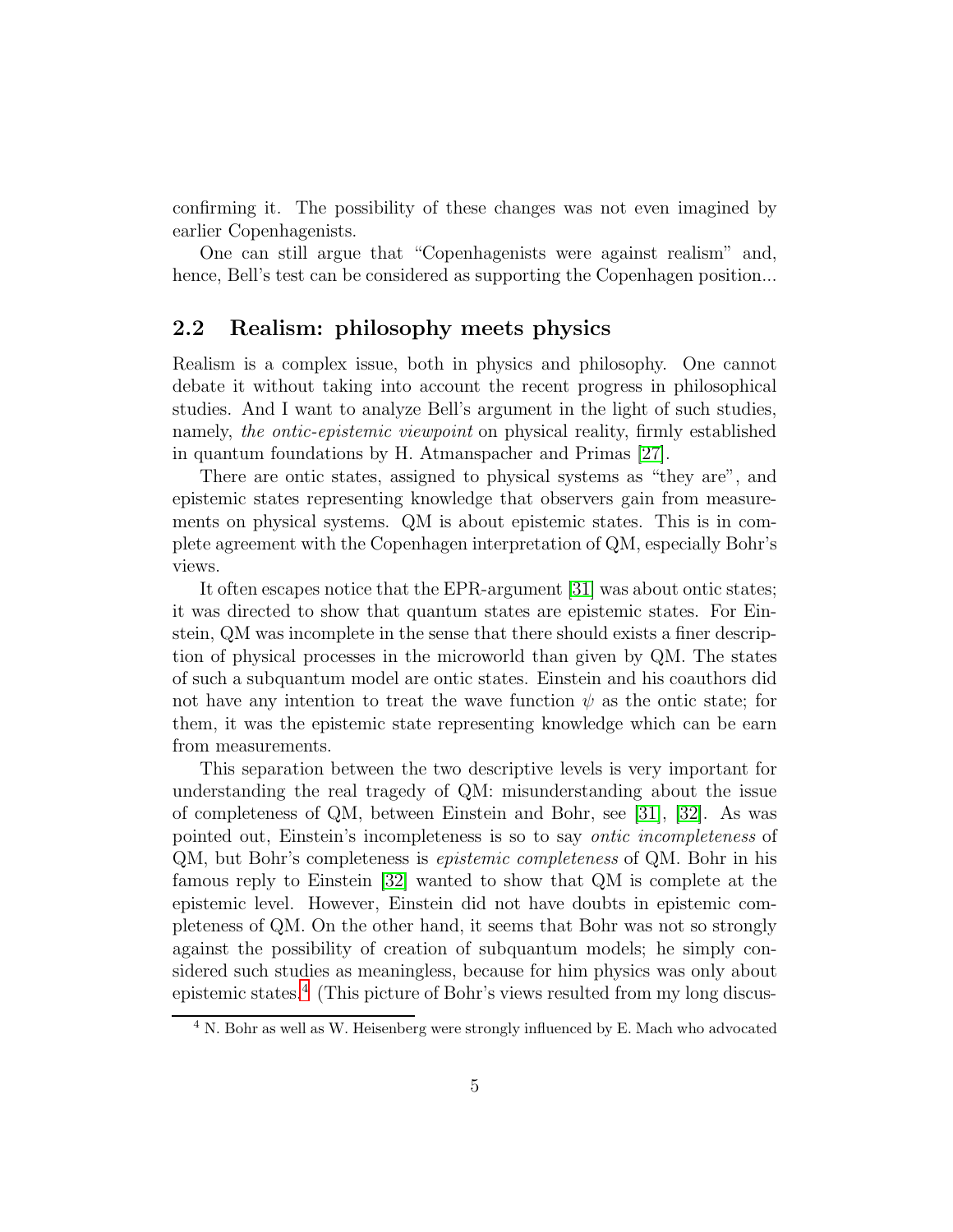sions with A. Plotnitsky, cf. [\[33\]](#page-22-5)). However, it seems that Einstein and Bohr did not understand that their debate could be resolved in purely philosophic (ontic-epistemic) terms.

Now, let us consider Bell's project from the philosophic viewpoint, by using the ontic-epistemic approach. In philosophic terms, *Bell's conjecture* was that

O=E: *Ontic states of quantum systems can be identified with epistemic states.*

Since the values of observables are assigned directly to the ontic states,

<span id="page-5-0"></span>
$$
\lambda \to a(\lambda),\tag{1}
$$

these states also have to interpreted as the epistemic states. Here a is an observable and the result of a measurement is determined directly by the parameter  $\lambda$ . Hence,  $\lambda$  has to be considered as the epistemic state. At the same time Bell treated  $\lambda$  as representing the state of reality as it is ( $\lambda$  has no relation to context of measurement of  $a$ ). Hence, it has to be considered as the ontic state.

The final loophole free Bell tests demonstrated that this conjecture was wrong (if there is no action at a distance, see NCV2).

However, this statement is not the same as to state that realism is incompatible with QM. The impossibility to identify two descriptive levels, ontic and epistemic, is not rejection of the possibility of the realist description.

### 2.3 Impact of Bell's test for Copenhagenists

For Bohr, only epistemic states had physical meaning. Of course, he did not use this terminology, but his statements match it very well; for example [\[34\]](#page-22-6):

"This crucial point, which was to become a main theme of the discussions reported in the following, implies the impossibility of any sharp separation between the behaviour of atomic objects and the interaction with the measuring instruments which serve to define the conditions under which the phenomena appear. In fact, the individuality of the typical quantum effects finds its proper expression in the circumstance that any attempt of

empiricism as the foundational principle of science. This principle is the cornerstone of the Copenhagen interpretation of QM. At the same time it is not so common to refer to Mach as one of fathers of this interpretation; in particular, because his orthodox empiricism once had already led to aggressive denial of a basic and nowadays commonly recognized physical structure - the atomic structure of matter.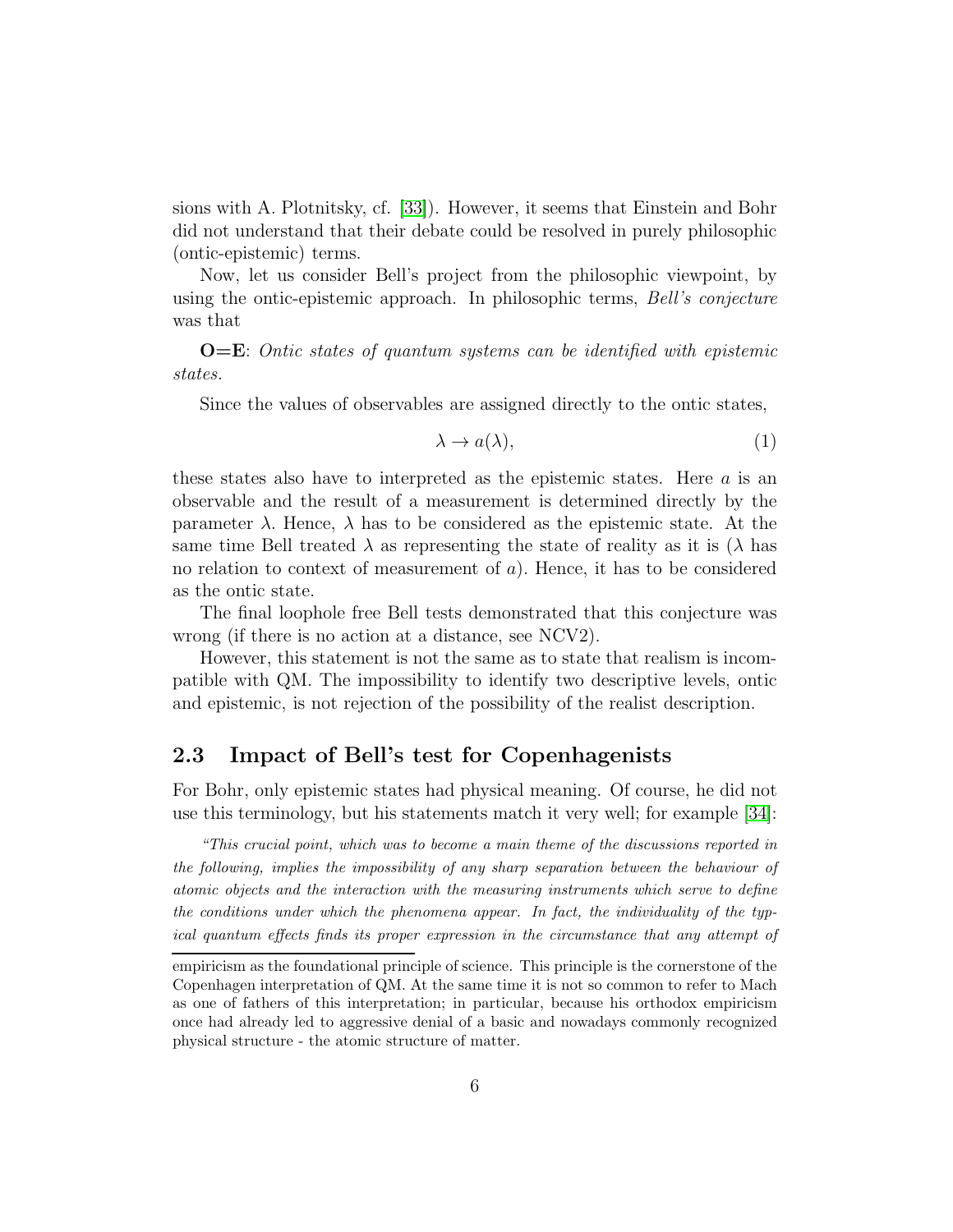subdividing the phenomena will demand a change in the experimental arrangement introducing new possibilities of interaction between objects and measuring instruments which in principle cannot be controlled. Consequently, evidence obtained under different experimental conditions cannot be comprehended within a single picture, but must be regarded as complementary in the sense that only the totality of the phenomena exhausts the possible information about the objects."

Therefore it seems that the problem of identification of ontic and epistemic states was of no interest for Bohr and "old Copenhagenists."

### 2.4 Bild concept: Schrödinger versus Bell

We remark that the ontic-epistemic approach can be considered as the modern version of the old *Bild-conception tradition* (Hertz, Boltzmann and their followers as well as Einstein) [\[28\]](#page-22-0), [\[29\]](#page-22-1), chapter 1. In QM this tradition was especially strongly presented in views of Schrödinger who inherited this tradition from his teacher Exner. By the Bild-conception one has to separate two descriptive levels, *one is theoretical and another is observational.* The latter can be identified with the modernly used epistemic level. The theoretical level, as preceding the observational level, can be coupled to the ontic level of description. However, it seems that these notions cannot be completely identified. The theoretical level was not about "reality as it is", but about its theoretical mathematical model.

Schrödinger emphasized the impossibility to identify these two descriptive levels: theory and observations are not necessarily related in a term-to-term correspondence and a certain degree of independence exists between them. He also point out that already physicists of 19th century, e.g., Hertz, Boltz-mann understood this well.<sup>[5](#page-6-0)</sup> As was emphasized by D'Agostino [\[28\]](#page-22-0), p. 351, Schrödinger called "the classical ideal of uninterrupted continuous description", at both observables' and theoretical levels, an "old way", meaning, of course, that this ideal is no longer attainable. He acknowledged that this problem was at the center of the scientific debate in the Nineteenth and Twentieth centuries as well, [\[35\]](#page-22-7), p.24:

"Very similar declarations...(were) made again and again by competent physicists a long time ago, all through the Nineteenth Century and the early days of our century...they were aware that the desire for having a clear picture necessarily led one to encumber it with unwarranted details..<sup>'</sup>

<span id="page-6-0"></span><sup>5</sup>Boltzmann asserted that only one half of our experience is ever experience.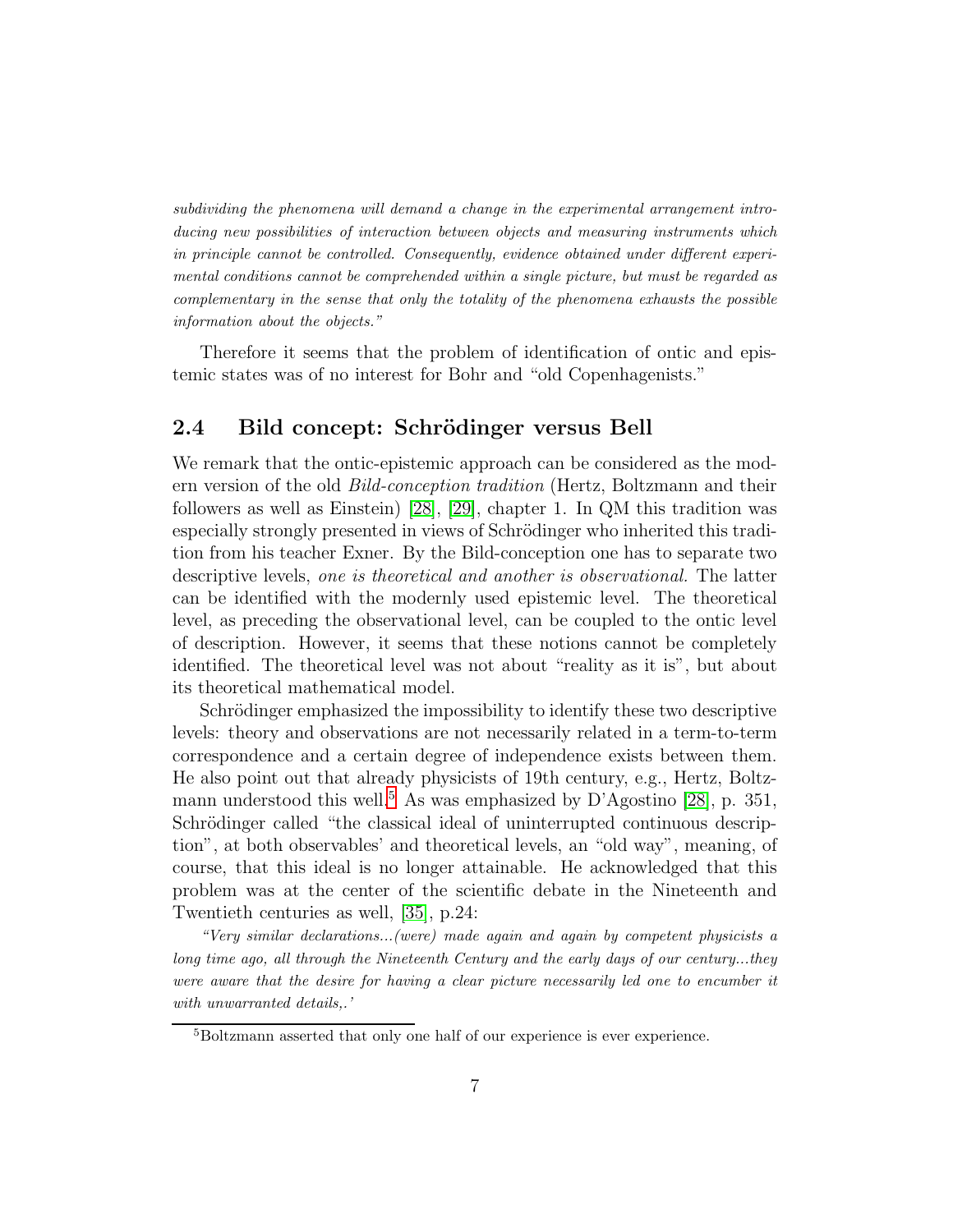### 2.5 De Broglie: hidden probabilities

The excellent presentation of De Broglie's viewpoint on quantum measurement and its consequences for Bell's argument can be found in the paper of G. Lochak [\[17\]](#page-21-5). We now present this measurement theory briefly by trying to refine it from the presence of the physical guiding waves, De Broglie's waves.

In his measurement theory De Broglie assigned the special value to the position measurement: every physical quantity can be measured only via the final detection of the position, e.g., localization of a detector produced a click. The unitary equivalence of various representations in the Hilbert space formalism is just a mathematical feature of the theory. To measure the concrete physical quantity  $A$ , systems emitted by a source have to pass an analyzer, e.g., PBS, and then approach the corresponding detector. Probabilities determined by detectors after passing of the analyzer are called *the present probabilities;* probabilities before the analyzer, corresponding to the prepared pure state, are called *the predicted probabilities.* The main point of De Broglie's probabilistic considerations is that it is impossible to combine the predicted and present probabilities straightforwardly, i.e., by using the rules of the classical probability calculus, see section [3.](#page-10-0) In particular, it is impossible to combine the predicted and present probabilities corresponding to two arbitrary analyzers withing classical probability theory, by using the joint probability distribution.

However, this fact (a simple consequence of the quantum formalism leading to "interference of probabilities", see [\[25\]](#page-21-1) for details) does not contradict to a possibility to introduce hidden variables, because (according De Broglie) their probability distribution is hidden, i.e., we have to consider the third type of probabilities, *hidden probabilities*. The main point of De Broglie's analysis is that there is no reason to identify these hidden probabilities, probabilities for ontic states with probabilities produced by QM, namely, the predicted and present probabilities (which are epistemic probabilities). Thus similarly to Schrödinger, Einstein, Atmanspacher, Primas and the author of this paper, De Broglie and Lochak were against identification of ontic and epistemic states and more generally their probability distributions (the latter is the main point of a long series of publications of the author of this note, starting with [\[36\]](#page-22-8)).

Finally, we mention the guiding wave element of De Broglie's picture. The physical guiding wave appears as the element of the De Broglie's ontic description of micro-phenomena, i.e., as one of variables representing the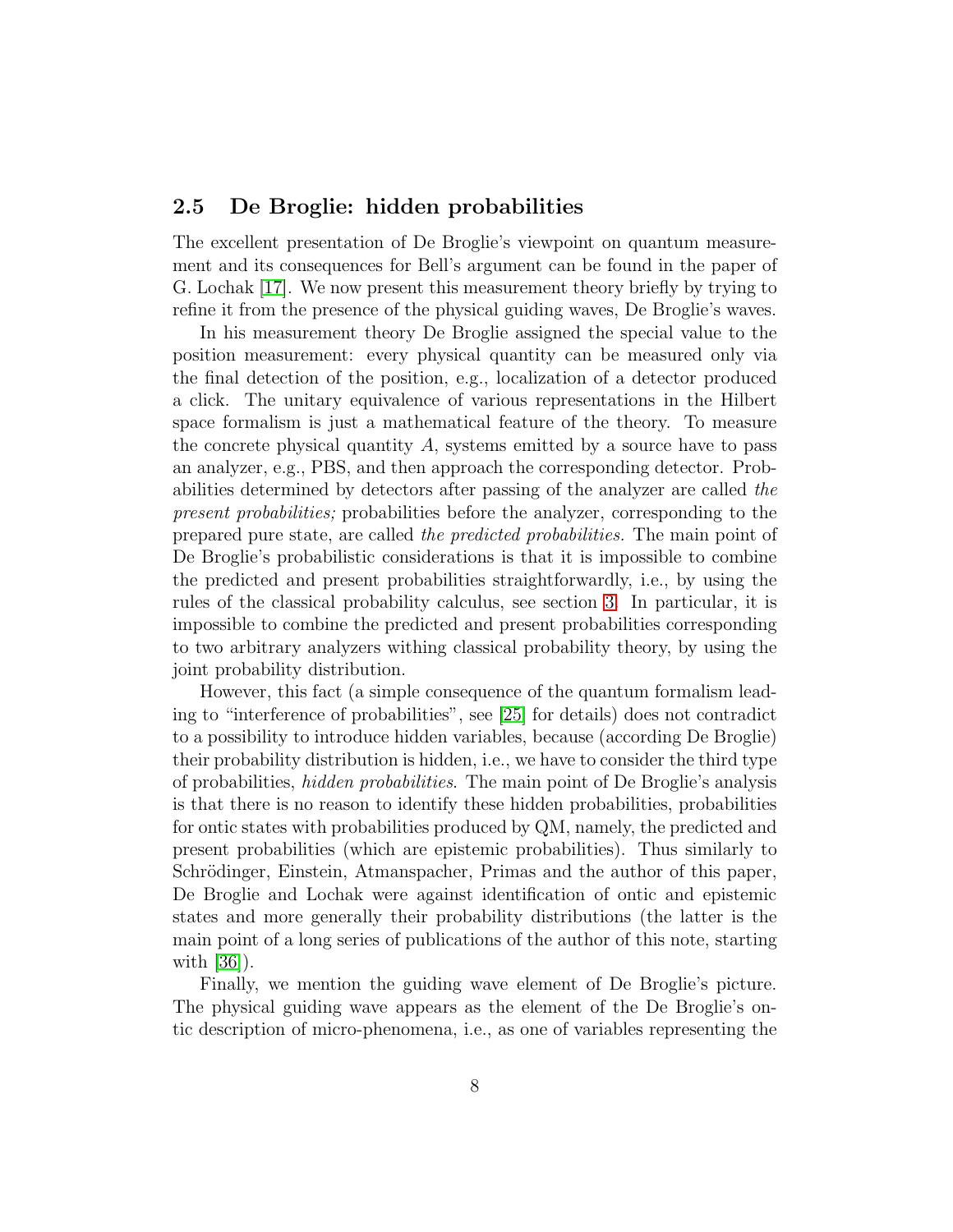ontic state. We emphasize that the above scheme with hidden (ontic) and observational (epistemic) probabilities can be explored in general, i.e., without claiming that a subquantum model has to be of the guiding wave type. Here we cannot discuss even briefly the difference in views of L. De Broglie and D. Bohm. We just remark that anybody who read De Broglie personally [\[37\]](#page-22-9) would never say that De Broglie *double solution* model and so-called Bohmian mechanics coincide up to the degree of mathematical rigorousness. In particular, we stress that *the double solution model is local* (as was emphasized by De Broglie [\[37\]](#page-22-9)) and Bohmian mechanics is nonlocal.

### 2.6 Einstein and Bohr

The above discussion about the ontic-epistemic philosophy and the corresponding structuring the notion of realism demonstrated that the Bell argument has no direct relation neither to the position of Bohr nor Einstein and, hence, it cannot be used to justify the position of one of them in contrast to another. In particular, Einstein would say that he never tried to identify the ontic states with the epistemic states. As was emphasized, Bohr and other Copenhagenists were interested only in the epistemic states. Schrödinger would say that he is not surprised that the coupling between the (possible) theoretic and observational levels is not so straightforward, see [\(1\)](#page-5-0), as in the Bell-argument.

I hope that the statement NCV1 has been completely justified: both Einstein and Bohr were right, but with respect to the corresponding levels of description.

### 2.7 Bell versus von Neumann

We remind that Bell started his foundational project with hard critique [\[2\]](#page-19-1) of von Neumann's theorem [\[38\]](#page-23-0). Nowadays the latter is practically forgotten, not least because Bell's critique. However, we can ask ourselves: Was von Neumann's theorem really so bad?

Von Neumann did not identify the ontic and epistemic states. He established the special rules of correspondence between the two descriptive levels. In principle, he proceeded in the Bild concept tradition: there are theoretical and observational models and correspondence rules. Bell criticized von Neumann's image of a possible coupling between the theoretical and observational models and their critique was reasonable. In particular, by von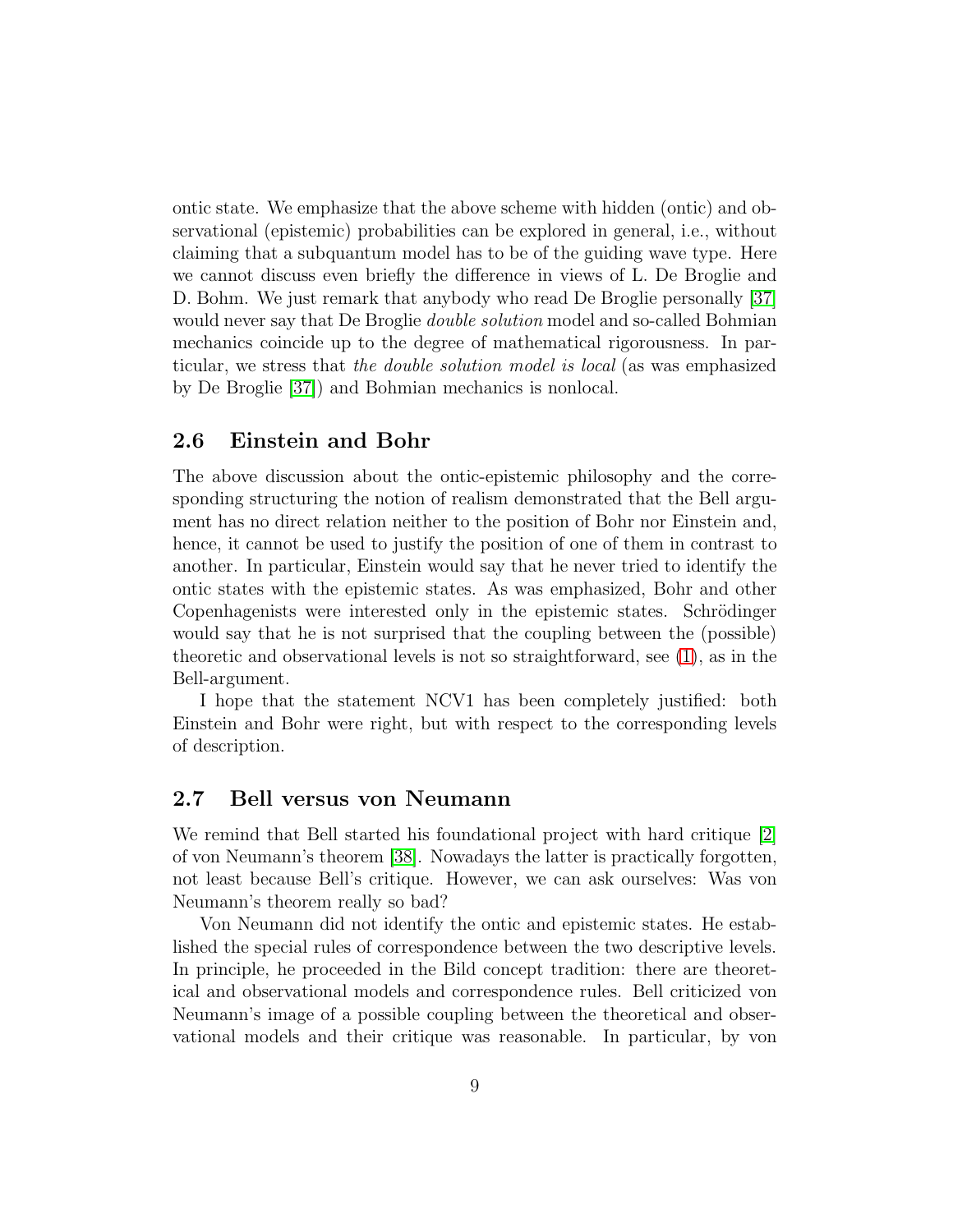Neumann the correspondence between ontic and epistemic quantities should be additive,

$$
a + b \to \hat{a} + \hat{b}, \tag{2}
$$

which seems to be unacceptable for incompatible observables.

However, from the philosophic viewpoint the sharp distinguishing between the two descriptive levels present in von Neumann theorem (personally he called this statement "ansatz") is preferable comparing with simple identification of these levels. A follower of Einstein would say [\[25\]](#page-21-1) that von Neumann simply was not lucky to find the right correspondence rules. As was emphasized in [\[25\]](#page-21-1), the "no-go" activity in establishing the correspondence between the two levels of description is totally meaningless, since there is an infinite variety of possibilities to establish the rules of such a correspondence, see, e.g., [\[29\]](#page-22-1).

### 2.8 "Bell was wrong" community

It is useful to analyze from the ontic-epistemic viewpoint not only the position of the conventional quantum (and more specifically quantum information) community, see CV1-CV3, but even of "Bell was wrong" community. It seems that the majority of opponents of the CV1-CV2 interpretation do not understand the philosophic meaning of the Bell conjecture,  $O=E$ . Typically one from the anti-Bell opposition tries to show that observational (epistemic) probabilities can violate Bell's inequality, or to show that the standard proofs of the Bell inequality do not work, or to construct an epistemic (local) model producing correlations violating Bell's inequality. In more tricky studies there is even a subquantum model and special rules coupling two descriptive levels, but, of course, such a correspondence is more complex than conjectured in O=E. Unfortunately, such studies are not treated from the double descriptive viewpoint; in particular, the rules of correspondence between subquantum and quantum models are not specified, cf., however, with [\[29\]](#page-22-1).

Then it is claimed that "Bell's theorem" (argument) was wrong. My impression is that this was precisely the way of treatement of the Bell argument by the main anti-Bell gurus: L. Accardi, K. Hess and W. Philipp, M. Kupczynski, H. De Raedt, K., Michielsen T. Nieuwenhuizen and partially myself (although later I proceeded in the De Broglie-Lochak manner by distinguishing hidden probabilities form epistemic). The claim "Bell was wrong" acts as a red muleta used by Spanish matadors to make bulls an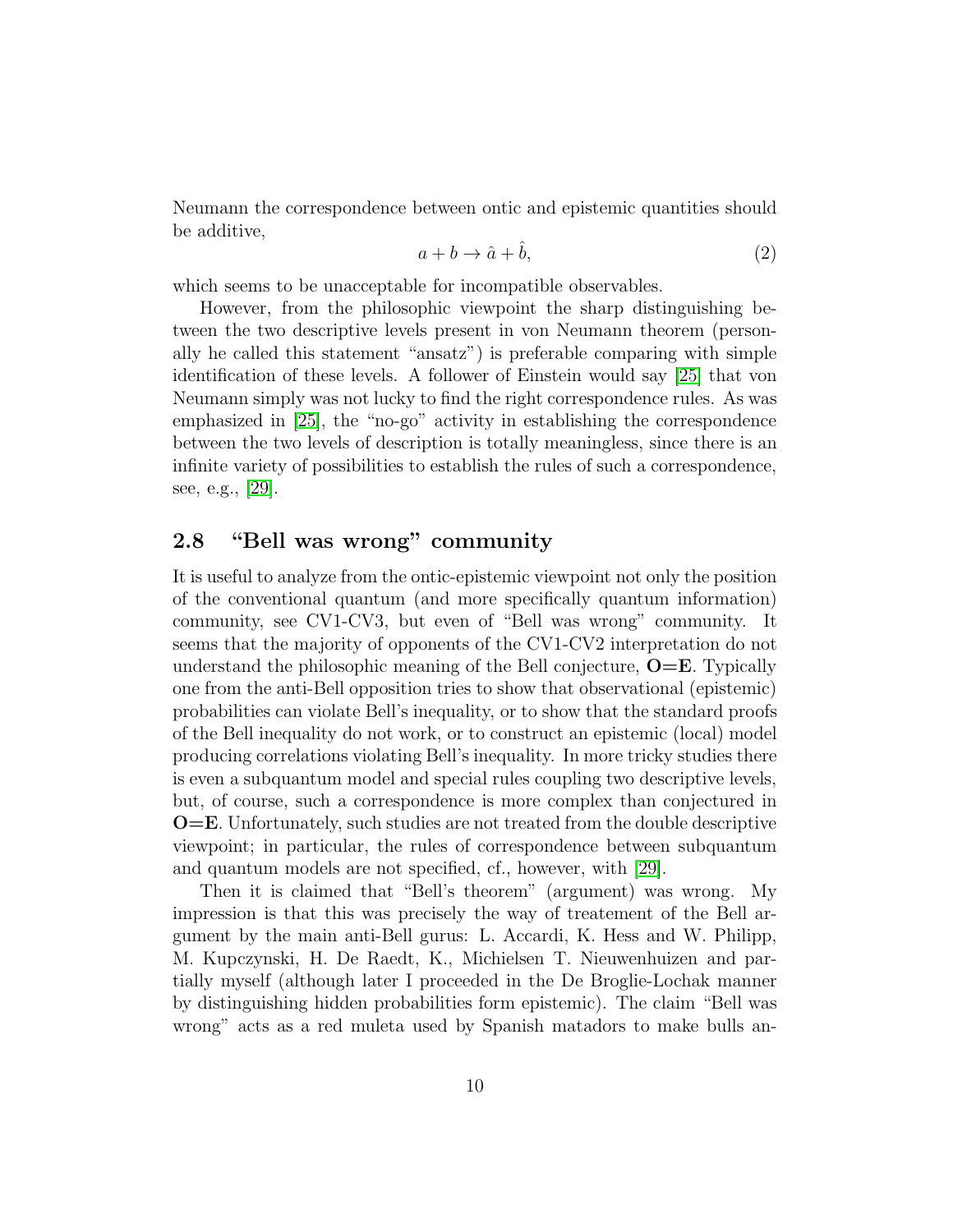gry and generates the strong critical feedback from the pro-Bell community. This "Bell was wrong" position was not fruitful for quantum foundations, it induced brutal debates (in particular, during the Växjö series of annual conferences, 2001-2015). By understanding that Bell's argument is based on the  $O=E$  conjecture and that activity to test Bell's inequality is directed to check this conjecture we would escape these debates or least to make them less brutal.

In short, *it is definitely possible to construct local probabilistic models violating the Bell inequality, but for such models the Bell conjecture*  $O=E$ *is clearly wrong; in the same way the standard proofs of the Bell inequality work only under the Bell conjecture.*

## <span id="page-10-0"></span>3 Classical probability meets quantum physics

Bell's argument is of the probabilistic nature and therefore it is natural to analyze it from the viewpoint of foundations of probability theory. The latter was formalized in the measure-theoretic framework by A. N. Kolmogorov [\[30\]](#page-22-2) in 1933. As any scientific theory, it was endowed with the corresponding interpretation [\[30\]](#page-22-2).

By Kolmogorov [\[30\]](#page-22-2), see also [\[25\]](#page-21-1) for discussions, any complex of physical conditions  $C$ , experimental context<sup>[6](#page-10-1)</sup>, determines its own probability space  $\mathcal{P}_C$  - the system of events  $\mathcal{F} \equiv \mathcal{F}_C$  and the probability  $P \equiv P_C$ .<sup>[7](#page-10-2)</sup>

Classical probability (CP) theory was designed to serve the epistemic description. Here the positions of Kolmogorov and Bohr are very close. In CP complementarity is expressed in assigning different probability spaces to different contexts.<sup>[8](#page-10-3)</sup>

<span id="page-10-1"></span> ${}^{6}$ Here, see [\[25\]](#page-21-1), the notion of "context" started to be in the use. It is important to point out that here context represents "total experimental arrangement". Thus contextuality is understood wider than just dependence on measurement of a compatible observable. Our viewpoint on contextuality matches better the views of Bohr than commonly used, e.g., in discussions on Bell's argument, "restricted contextuality". We follow Bohr's recommendation that all experimental arrangement has to be taken into account.

<span id="page-10-2"></span><sup>&</sup>lt;sup>7</sup>The system of events has the structure of Boolean  $\sigma$ -algebra and the probability is the  $\sigma$ -additive measure normalized by 1. Here  $\sigma$  express countability: F is closed with respect to countable unions and intersections and probability is countably additive.

<span id="page-10-3"></span><sup>&</sup>lt;sup>8</sup> One of the problems of modern CP is that this clear contextual message of Kolmogorov is not emphasized in presentation of CP in modern textbooks; thus the young generation of probabilists lost this original multi-context and multi-space picture of CP. Typically the context-indexing is omitted. At the beginning it was done only to simplify notations and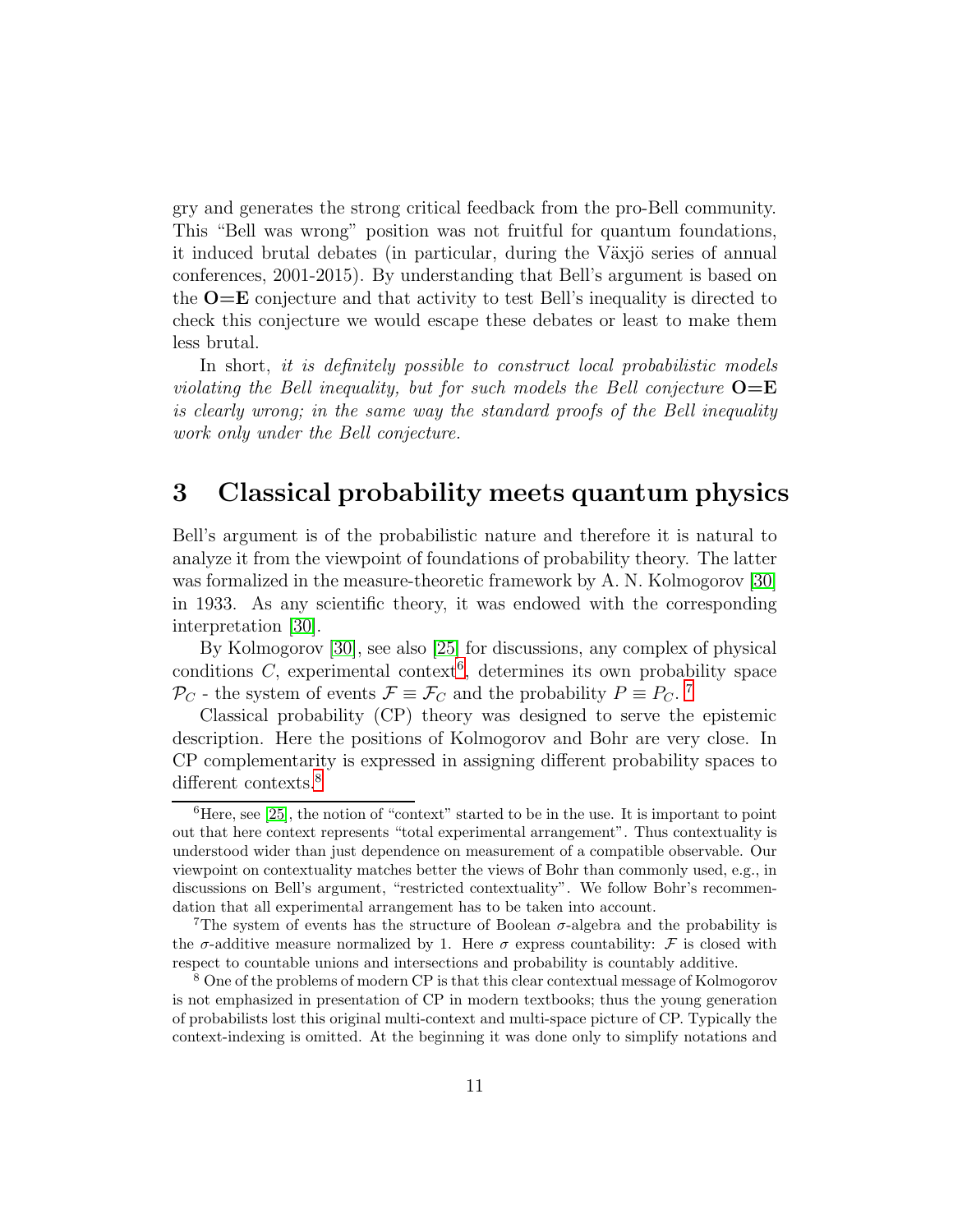However, often we have to work with probabilistic data collected for a family of contexts. Therefore CP has to provide some mechanism of embedding of multi-contextual data in a single probability space. It is important to emphasize that there are two main CP constructions of such embedding:

- 1. *Marginal embedding:* contextual probabilities are represented as marginal probabilities for a single probability measure P.
- 2. *Conditional embedding:* contextual probabilities are represented as marginal probabilities for some probability for a single probability measure P.

The first (straightforward) embedding was excellently realized by A. N. Kolmogorov in his famous theorem [\[30\]](#page-22-2) about existence of the probability measure  $P$  (defined on the space of trajectories) for a stochastic process determined by its probability distributions for all finite sequences of instances of time,  $P_{t_1...t_n}$ .

However, this construction can work only in special cases, for special families of contexts. (Therefore Kolmogorov's theorem about the existence of a probability space for a stochastic process is so famous: he found such a special (and very important) case.) It is well known in CP, since the work of Boole, that probability distributions for random variables measured for different contexts can be incompatible, i.e., it is impossible reproduce them as marginal probabilities from the the single probability  $P$  [\[39\]](#page-23-1). <sup>[9](#page-11-0)</sup> In fact, the inequality providing the necessary condition of the existence of such P derived by Boole coincides with Bell's inequality; therefore some authors even proposed to speak about *the Boole-Bell inequality [\[23\]](#page-21-3).* The complete description of conditions of existence of the straightforward embedding of contextual probabilities in a single probability space was presented in the paper of Vorobj'ev [\[40\]](#page-23-2) which contains all Bell's type inequalities known in quantum physics (as well as still unknown).

probabilists (at least representatives of the Soviet school) remembered well Kolmogorov's slogan: "no probability unrelated to experimental context". When, say 15 years ago, I spoke with two former students of Kolmogorov, A. N. Shiryaev and A. V. Bulinski, and tried to teach them that CP is contextual, they immediately pointed to section 2 of Kolmogorov's book [\[30\]](#page-22-2). For them, it was totally evident that each experimental context generates its own probability space. It seems that this rule is forgotten in the modern probabilistic community.

<span id="page-11-0"></span><sup>&</sup>lt;sup>9</sup>In the quantum foundational community this historical fact was "discovered" by I. Pitowsky; in particular, he pointed to it in his talk at Växjö-2001 conference. For many years, I tried to advertise it for experts in quantum foundations, but without any success.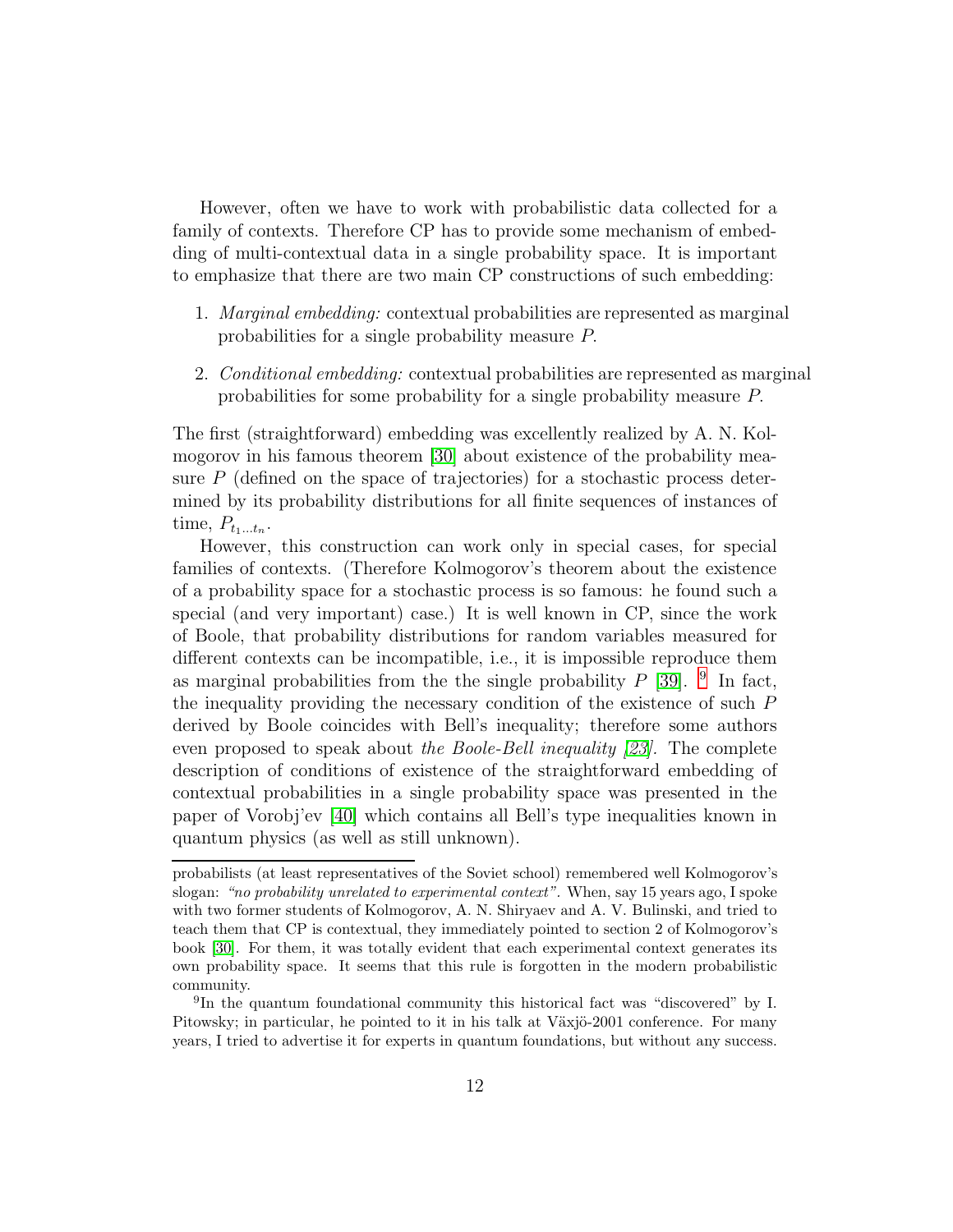We remark that the marginal embedding is based on the identification of the ontic and epistemic descriptions. The epistemic probabilities for fixed contexts are identified with the marginal probabilities with respect to the probability distribution P which can be treated as the ontic probability. In particular, the Kolmogorov theorem on the probability space for a stochastic process can be applied only the assumption of the ontic-epistemic identification; without this assumption one has to use theory of quantum stochastic processes [\[41\]](#page-23-3).

However, in contrast to QM, the "no-go" activity, the impossibility theorems about striaghtforward marginal embedding was not so popular in CP. And it is clear why. There is widely explored the second embedding procedure based on the identification of concrete contextual probabilities not with marginal, but with conditional probabilities with respect to a single probability measure P. This is so-called *randomization procedure.* It is especially important in statistics. We shall present it for the concrete multi-contextual test - the Bell test.

### 3.1 Contextual probabilistic structure of Bell's test

The considerations of this section are presented in the form of a formal mathematical model in the article [\[42\]](#page-23-4).

How would Kolmogorov handle Bell's argument? For Kolmogorov, it is based on consideration of a few experimental contexts  $C_{\theta_i \theta'_j}$  corresponding to fixing the pairs of orientations of PBSs. There are a few probability spaces corresponding to these measurement contexts. Experimental statistical data collected for context  $C_{\theta_i \theta'_j}$  has to be handled in its own probability space  $\mathcal{P}_{C_{\theta_i\theta'_j}}$ .

- Can Bell's type inequalities be derived in such multi-space probabilistic framework? Not!
- Would be Kolmogorov surprised by violation of Bell's inequality for multi-space data? Not at all! Moreover, he would be surprised if it were not violated.
- Can one construct a single probability space representing all contexts  $C_{\theta_i \theta'_j}$ ? Yes! Construction is known as randomization.

In short randomization can be described as follows: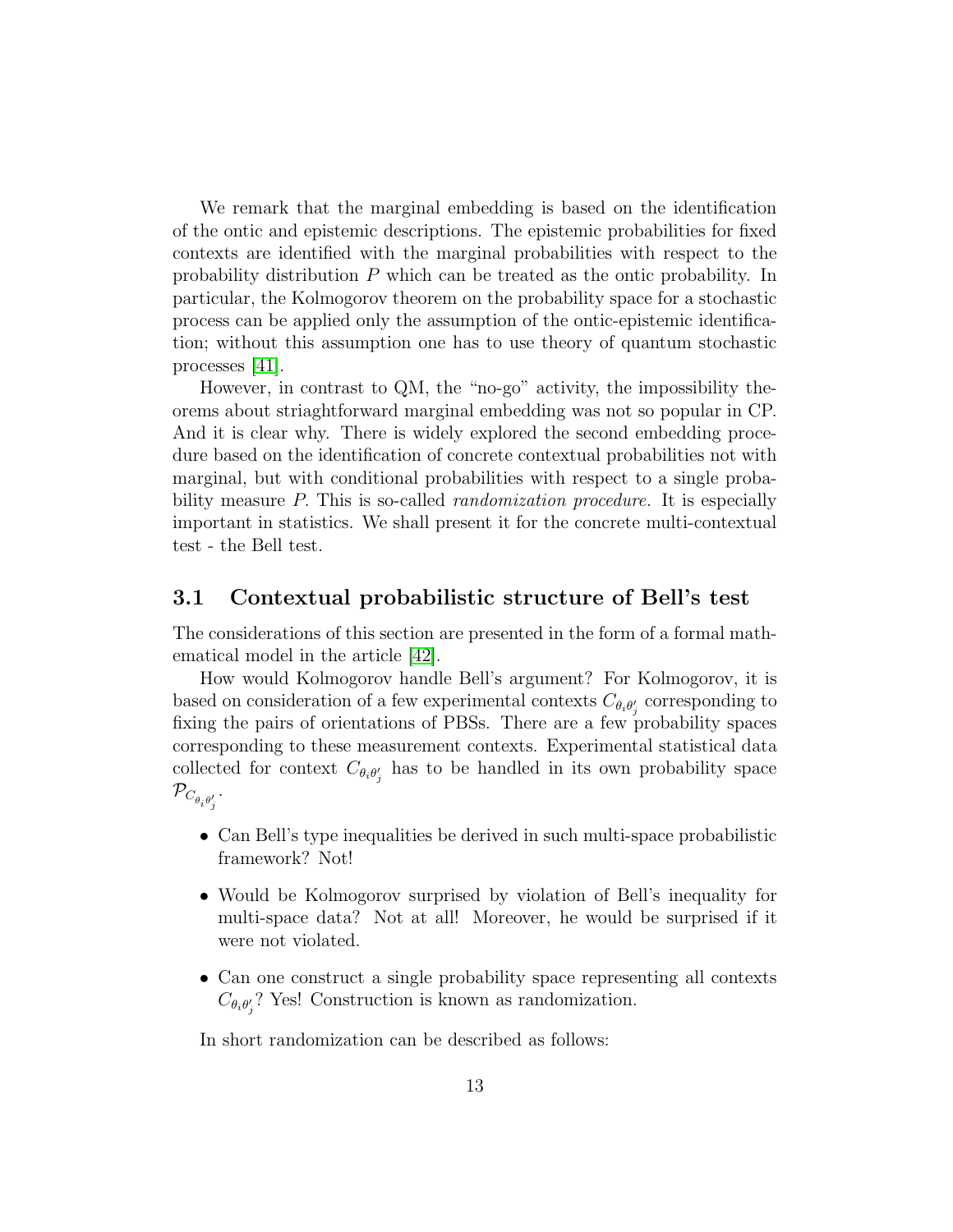- A). Choose the probabilities of selections of contexts.
- B). Determine probability distributions for fixed contexts,  $P_{C_{\theta_i \theta'_j}}$ .
- C). Construct probability  $P$  serving for all experimental contexts: combine probabilities for fixed contexts  $P_{C_{\theta_i\theta'_j}}$  with probabilities of context-selections.<sup>[10](#page-13-0)</sup>

This single probability measure P represents the multi-context experiment. We stress that, for it, it is possible to derive Bell's inequality, since the latter is just a theorem of CP [\[25\]](#page-21-1).

In this framework the probability distributions for fixed contexts  $P_{C_{\theta_i \theta'_j}}$ (which are obtained by experimenters as frequencies) appear as conditional probabilities with respect to fixing selections of the parameters  $\theta_i$ ,  $\theta'_j$  (contexts  $C_{\theta_i \theta'_j}$ ). However, *there is no reason to hope that these conditional probabilities and corresponding conditional quantities, e.g., correlations, would satisfy Bell's inequality,* see [\[42\]](#page-23-4).

In CP the magnitude  $\Delta$  of violation of Bell's inequality can be treated as the numerical measure of multi-space probabilistic structure of the experiment. Thus  $\Delta$  represents the degree of contextuality (which is understood a la Bohr as taking into account all experimental arrangement). What does such contextuality mean from the QM foundational viewpoint? Contextuality exhibits itself only the existence of incompatible contexts. Therefore  $\Delta$  is also the measure of incompatibility-complementarity. From this viewpoint, the experimental tests violating Bell's inequality confirmed complementarity not only for local observables, such as position and momentum or two spin projections of a single electron, but even for nonlocal observables such as projections of spins measured for a pair of electrons.

### 3.2 Kolmogorov versus Bell

As we have seen, the CP description of Bell's test does not lead to revolutionary consequences in the form CV2, CV3. And this is completely clear why. The above CP model of the probabilistic structure of Bell's test is epistemic - it takes into account randomness of selection of experimental contexts, i.e.,

<span id="page-13-0"></span><sup>&</sup>lt;sup>10</sup> This P is defined on the system of events F related to this randomized experiment; it contains not only events related to observations for fixed contexts  $C_{\theta_i \theta'_j}$ , but also events of selections of these contexts.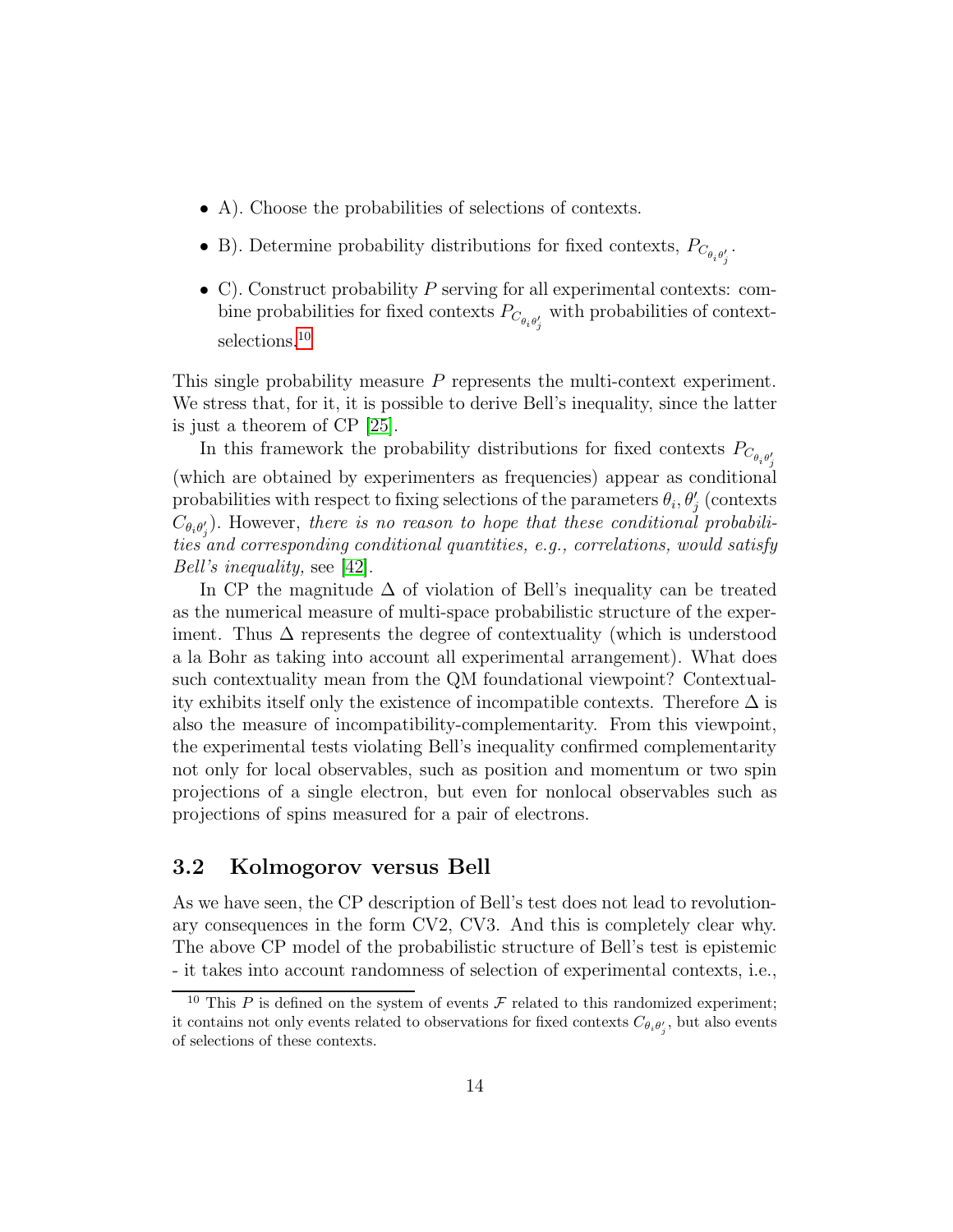random generators used for this aim are also considered as measurement devices. In principle, one can say that this is the end of the CP-story about Bell's test.

However, we can continue our discussion and represent its output in the hidden variable form. The latter will be not real ontic hidden variables, but so to say "epistemic hidden variables".

CP teaches us that all random influences involved in the tests have to incorporated into the model. Probabilist would consider [\[42\]](#page-23-4) not the"Bell's map" [\(1\)](#page-5-0), but a map of the form:

<span id="page-14-1"></span>
$$
\omega \to a(\omega), \ \omega = (\lambda, \lambda_L, \lambda_R), \tag{3}
$$

where  $\lambda_L, \lambda_R$  are random parameters determining with some probabilities,  $p_L, p_R$  outputs of random generators L and R which in turn determine set- $tings.<sup>11</sup>$  $tings.<sup>11</sup>$  $tings.<sup>11</sup>$ 

Of course, not only random generators contribute to randomness generated by experimental equipment. There is a lot of randomness in PBSs, in detectors, in optical fibers. This randomness also has to be taken into account by modifying [\(3\)](#page-14-1).

### 3.3 Classical probability, operational approach and Bell's argument

The above CP-analysis of Bell's test motivates us to comment the representation of observables in the form [\(3\)](#page-14-1) from the operational viewpoint which is widely used in QM, e.g., [\[19\]](#page-21-6). By it there is a preparation procedure and there is a measurement procedure. From the operational viewpoint, in Bell's considerations the preparation procedure is performed by the source of entangled systems and the detection procedure by detectors. However, there are, e.g., random generators determining the orientations of PBSs. They exist! One cannot simply ignore them. In the consistent operational approach they have to taken into account. In the model represented by [\(3\)](#page-14-1) they are included in the preparation procedure. In fact, we follow De Broglie's who emphasized the role of analyzers in production of the present probabilities. In the Bell test for photons PBSs are precisely De Broglie's analyzers.

<span id="page-14-0"></span> $11$ In Bell's test for the CHSH inequality each random generator selects a pair of angles with probabilities  $p_L(i), P_R(j), i, j = 1, 2$ .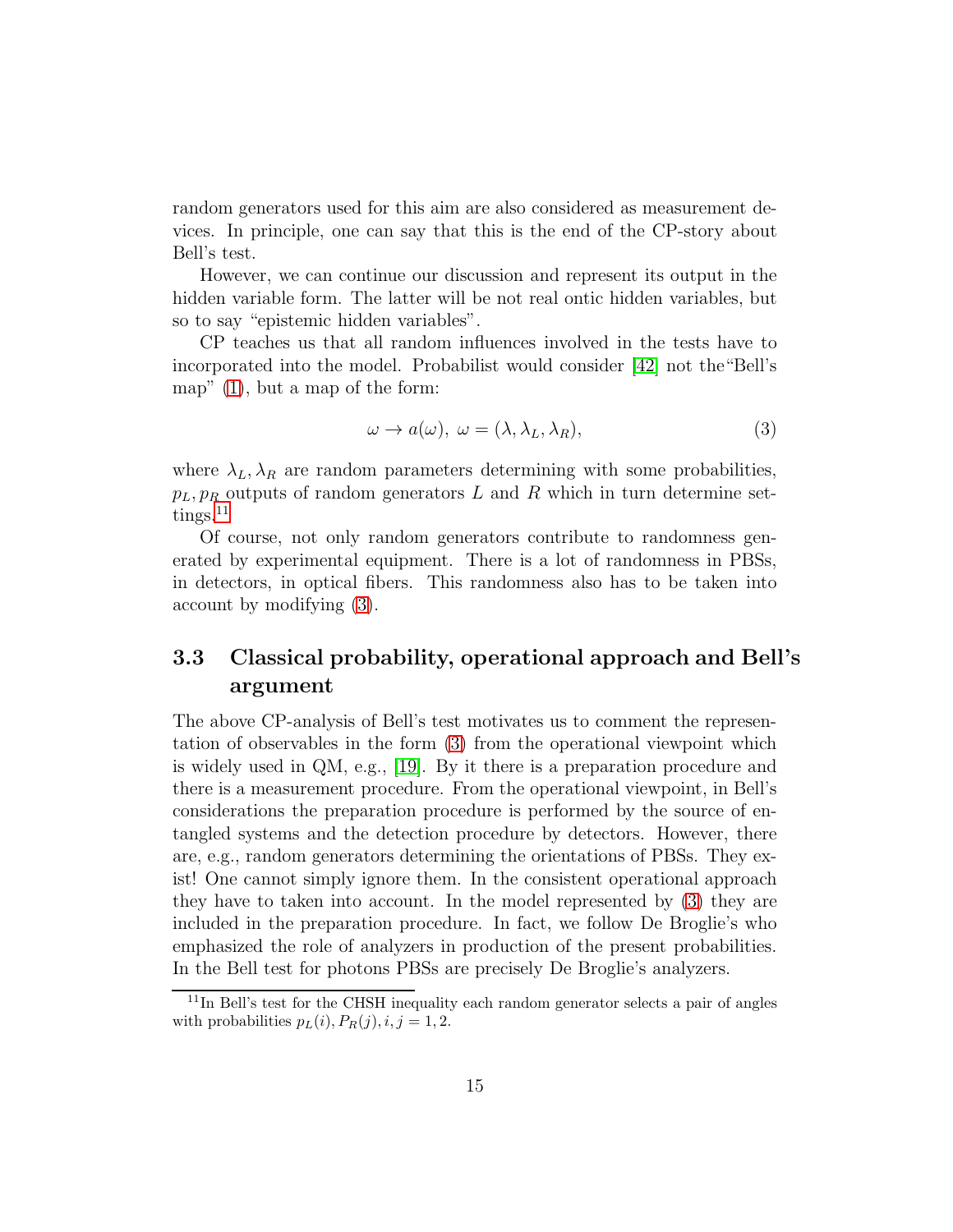#### 3.4 With Ockham's razor against nonlocality

We emphasize that we have not appealed to spooky action at a distance. Contextuality [12](#page-15-0) leads to violation of Bell's inequality. This motivates NCV2 - "there is no need in spooky action at a distance", although not rejection of CV2. In principle, one can still play under the assumption CV2 - if one likes spooky action and it helps her to create the consistent picture of the world. However, there is no need in it. This is the good case to use Ockham's razor, see [\[43\]](#page-23-5) for discussion.

This viewpoint, that by taking into account Kolmogorov probabilistic contextuality of the Bell test one need not mention nonlocality at all, is often criticized by piointing out that contexts  $C_{\theta_i \theta'_j}$  are "nonlocal", since their are based on orientations of two spatially separated PBSs. However, this classical nonlocality of spatial location of experimental equipment has nothing to do with action at a distance.

Another point which was discussed in [\[7\]](#page-20-3) is that in the Bell conjecture the notion of "locality" is represented in very specific form of action at a distance [\[2\]](#page-19-1). Where are there space-time variables? Action at a distance locality is not at all Einsteinian locality of relativity theory. In principle, one can try to couple "Bellian and Einsteinian localities" by taking into account the space-time dependence of correlations for entangled systems [\[44\]](#page-23-6). However, by proceeding this way we lose the simple prequantum-quantum (ontic-epistemic) correspondence given by [\(1\)](#page-5-0). The real space-time correlations contain the at least contribution of media for signal propagation; then one has to take into account dispersion and losses in this media, finally the temporal structure of functioning of photo-detectors [\[45\]](#page-23-7). Thus the model becomes epistemic; violation of Bell's inequality by such correlations is not surprising.

### <span id="page-15-1"></span>3.5 Quantum realism

Bell's argument strongly supported anti-realist tendency in the quantum community. It was very supporting for development of a variety of information interpretations of QM - with two bright examples, the Zeilinger-Brukner information interpretation [\[50\]](#page-23-8) and Fuchs' QBism [\[51\]](#page-24-0), [\[52\]](#page-24-1). Nowadays a randomly chosen representative of the quantum community would say with very high probability (I account it as 99%) that *realism and QM are incompatible.*

<span id="page-15-0"></span> $12$ We understand it as determination of probability space by experimental context.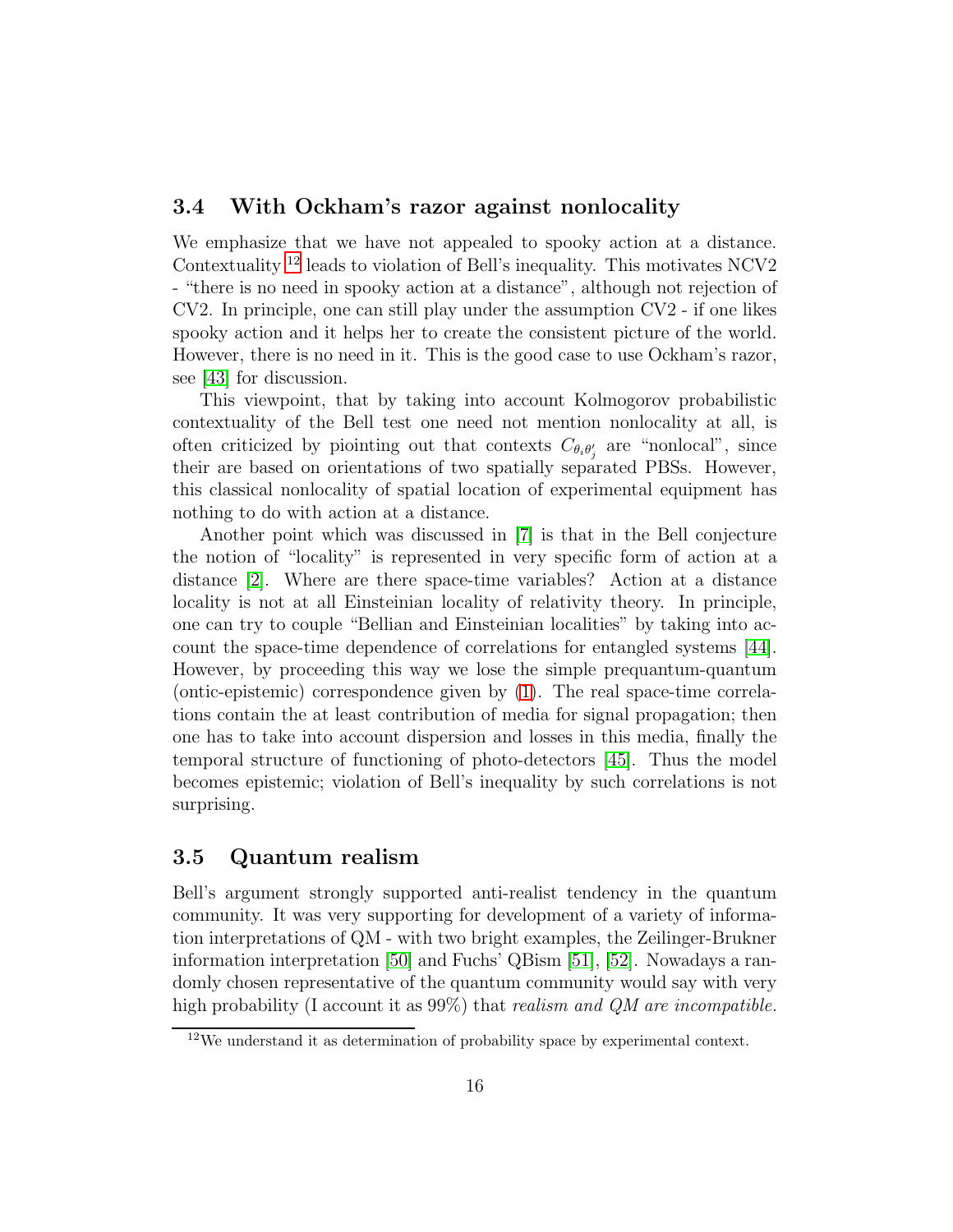I totally disagree with this position, see, e.g., my manifest [?]may be naive, since at that time I was not so well educated in quantum foundational issues). I repeat that the successful Bell's test only rejects the straightforward coupling [\(1\)](#page-5-0) between the ontic and epistemic or more generally theoretic and observation levels. Other maps can be constructed and the fact that we still do not have a commonly acceptable map may just mean lack of imagination, cf. with the famous citation of Bell  $[46]$ , p. 15: "what is proved, by impossibility proofs, is lack of imagination."

However, realism discussed in section [2](#page-3-1) is merely subquantum realism. What is about, so to say, genuine quantum realism?

As was shown, CP modeling of physical experiments, including multicontextual experiments such as Bell's test, does not lead to rejection of realism. This is realism of experimental contexts and observations performed for these contexts. This is precisely "physical realism", defined as the statement that the goal of physics is to study entities of the natural world, existing independently from any particular observer's perception, and obeying universal and intelligible rules, see Auffèves and Grangier [\[47\]](#page-23-10).

In my works this realism was treated as *contextual realism* of QM [\[25\]](#page-21-1). However, this terminology might be misleading, since in quantum foundations contextuality is treated restrictively, as dependence on outcomes of joint measurement of a compatible observable. We can also speak about epistemic realism.

Finally, we remark that physical (contextual) realism matches well with Bohr's views.

One may even say that my contextual quantum realism (similarly quan-tum realism of Grangier)<sup>[13](#page-16-0)</sup> is trivially and commonly acceptable. In fact, this is not the case. And even if it were the case, it is very important to emphasize realism of QM. The main problem is wide spread of identifying of ontic and epistemic realisms. As was discussed, the impossibility of this identification was interpreted as the impossibility to keep ontic realism (at least locally). However, what is the most surprising this rejection of (local) ontic realism is often represented as total rejection of realism in QM.

<span id="page-16-0"></span><sup>13</sup>To reconcile realism with QM, Grangier et al. also proceed in the contextual framework [\[47\]](#page-23-10)- [\[48\]](#page-23-11). However, they understood contextuality differently from me and from the conventional viewpoint (as joint measurement with a compatible observable); for them, context is not simply a complex of experimental physical conditions, see [\[47\]](#page-23-10)- [\[48\]](#page-23-11) for details. Thus in this note we operate with three different types of contextuality.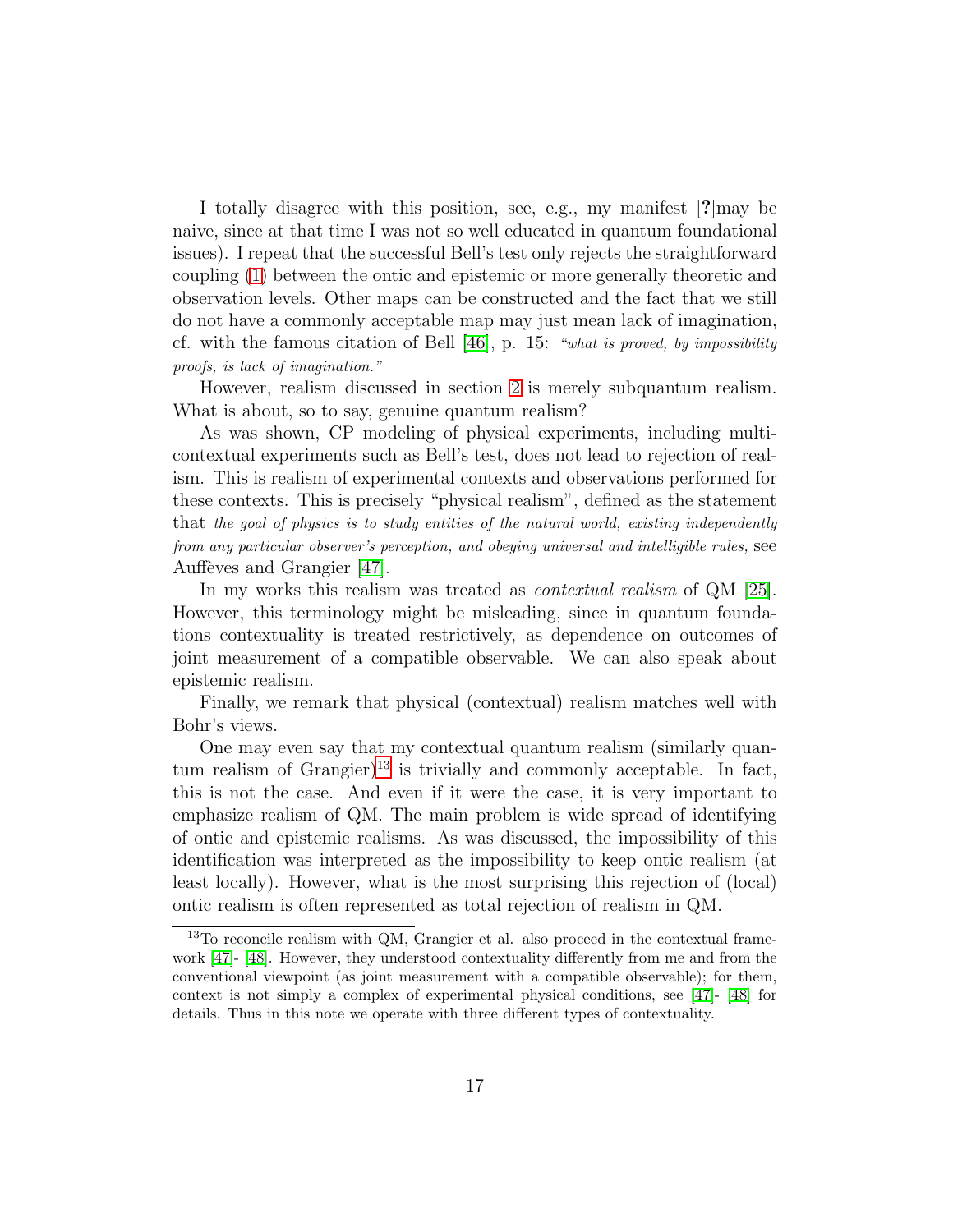### 3.6 Växjö interpretation of quantum mechanics

The Växjö interpretation  $(VI)$  of QM is the realist statistical local and contextual interpretation of QM [\[53\]](#page-24-2)-[\[55\]](#page-24-3). We shall briefly explain the meanings assigned to these terms.

- The easiest for explanation is "statistical". By VI probabilities are interpreted statistically, i.e., they are related to ensembles of systems and not individual systems.
- VI is local, simply no need even to rise the issue of nonlocality in complete agreement with Einstein who mentioned nonlocality is an absurd alternative to realism.
- VI considers both realisms: "subquantum realism" (cf. Schrödinger, Einstein, De Broglie, Lochak, Atmanspacher and Primas) and "contextual realism" (cf. Bohr, Auffèves and Grangier). The first one is more challenging. We all still suffer of the lack of imagination... The second one was clearly presented in section [3.5.](#page-15-1)
- VI is contextual, as any interpretation referring to two descriptive levels, because any epistemic model is contextual as taking into account all experimental arrangement.

## 4 Future

Recent successful tests for Bell's inequality can be interpreted in various ways, with two extremes, CV1-CV3 and NC1-NCV3, with numerous intermediate interpretations. We can say that experimenters did their job and excellently. However, the loophole free Bell tests should not be interpreted as finalizing the century long discussion about the possibility to construct a theoretical subquantum model coupled to the quantum observational model.

My interpretation is that the successful realization of Bell's test confirmed that

• We have to distinguish sharply two descriptive levels, theoretical and observational (ontic and epistemic).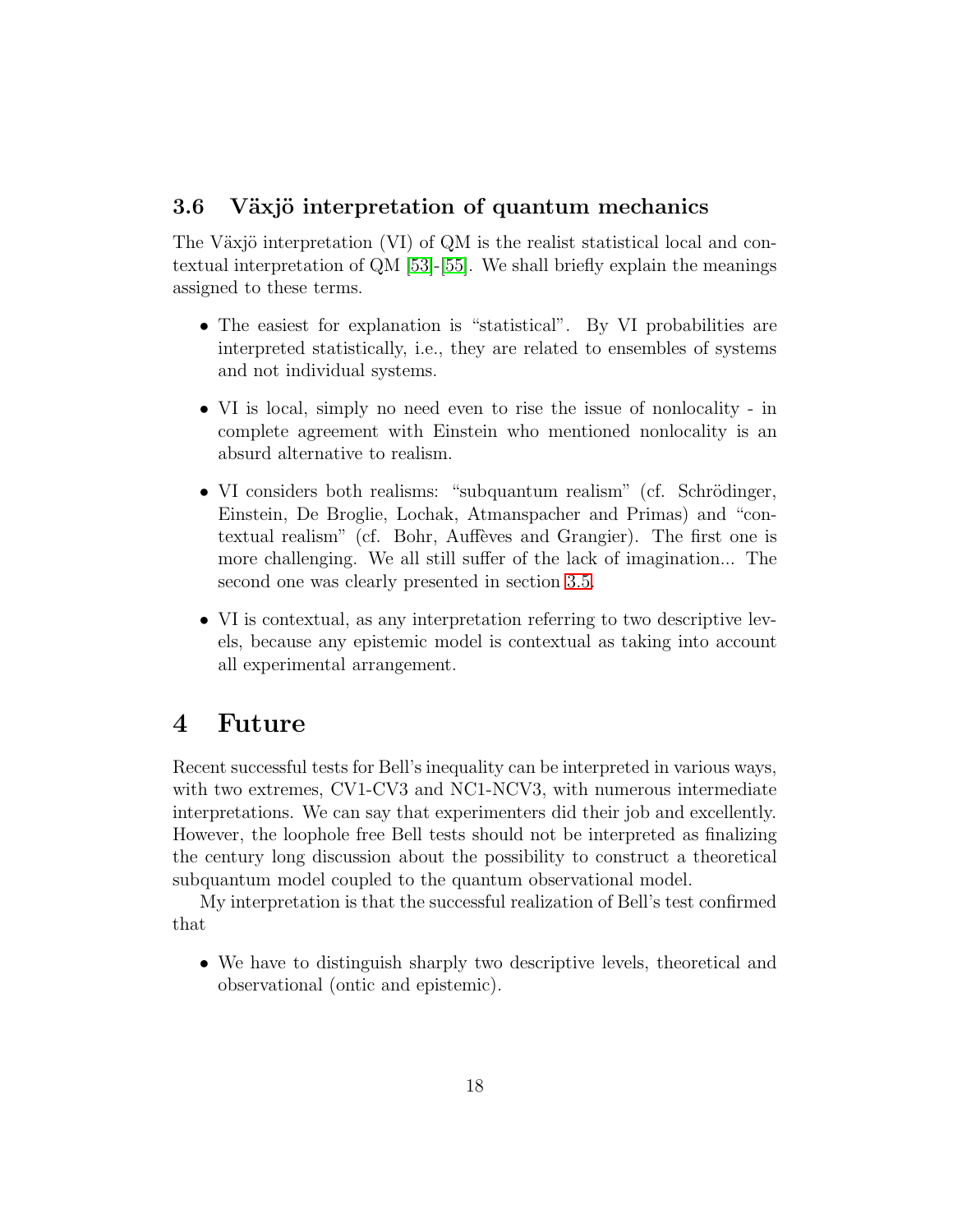- The correspondence between them can be very tricky (so, not so straightforward as in the Bell conjecture  $O=E$ <sup>[14](#page-18-0)</sup>
- Contextuality plays the crucial role in coupling of the two descriptive levels.

Thus people looking for new insights on QM have to work hardly to find the proper subquantum theoretical description by relaxing constraints on the rules of correspondence between the two descriptive levels.

The final loophole free test says goodbye to the last hopes to identify the observational and ontic descriptions. One has to look for more complex maps

$$
f: SUBQM \to QM.
$$
 (4)

This modeling has to be physically constructive, i.e., from the very beginning one should put efforts not to beat some no-go theorem(s), but to create a physically meaningful theoretical model<sup>[15](#page-18-1)</sup>SUBQM endowed with a physically meaningful map f. A *partial* experimental verification is a part of this great project which successful realization would finally resolve (as I believe!!!) the puzzle of QM.

Personally I still belief [\[29\]](#page-22-1) in the possibility to construct a subquantum model of the classical random field type, cf. Einstein and Infeld [\[56\]](#page-24-4), with nonlinear subquantum dynamics. This is also the main message of De Broglie. Although, in contrast to Einstein and Infeld and the author of this note, he considered not the ordinary say classical electromagnetic field, but the so-called guiding field, this field is also physical. Thus one may hope to measure it, in some way. Coming back to the Einstein-Infeld hypothesis about classical subquantum field, we can say that, for a moment, experimentalists can try to proceed to new measurement technologies which would provide a possibility to measure characteristics of classical fields for quantum systems, e.g., the polarization vector.

<span id="page-18-0"></span> $14Cf., e.g., with prequantum classical statistical field theory [29]. From my viewpoint$  $14Cf., e.g., with prequantum classical statistical field theory [29]. From my viewpoint$  $14Cf., e.g., with prequantum classical statistical field theory [29]. From my viewpoint$ this model reproduce all probabilistic predictions of QM for one and bipartite systems; for tripartite systems the representation of entanglement becomes extremely technical and hardly interpretable; for quadripartite systems I was not able to resolve technical difficulties.

<span id="page-18-1"></span><sup>&</sup>lt;sup>15</sup>It may be surprising to hear this statement from a pure mathematician. However, in contrast to physicists who are so excited by the ability of mathematics to model everything in nature, I recognize that sometimes this ability looks like the ability of a prostitution to serve all men's desires. Thus a purely mathematical subquantum model is practically valueless.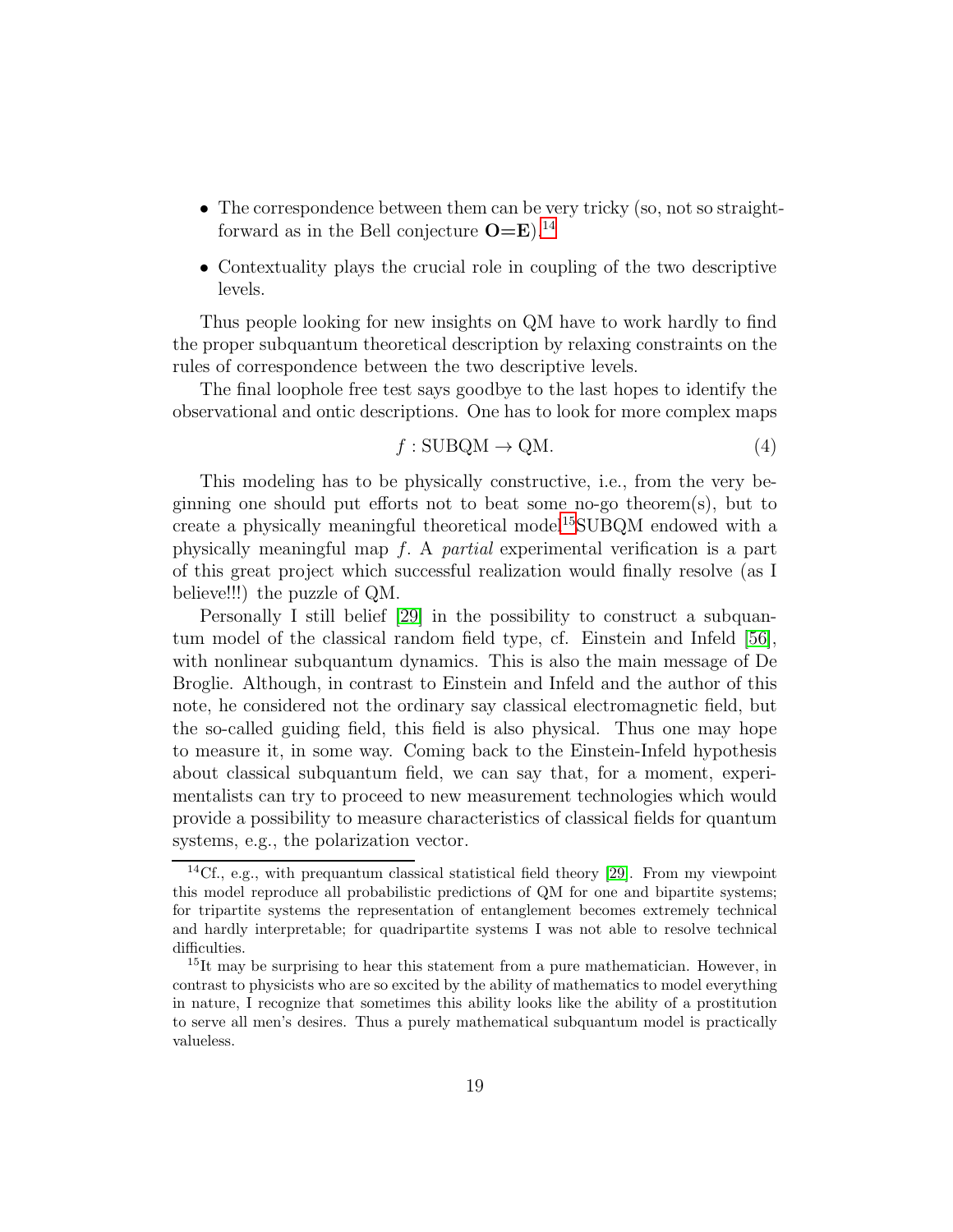## Acknowledgments

I was lucky to discuss the Bell test and its possible interpretations with practically all world's leading experts in quantum foundations, those who firmly support the CV1-CV3 position as well as those who play with various variants of NCV1-NCV2. I would like thank all them for discussions and insights. I am especially thankful to A. Zeilinger who expressed in lovely Viennese-style discussions the firm anti-realist interpretation and K. Hess who expressed in the same lovely Viennese manner the firm realist position. It was very important for me that both are highly qualified *physicists,* that they do not simply play with mathematical formulas, but there is a lot of physical intuition behind their positions. And, of course, I was lucky to meet personally A. N. Kolmogorov and speak with him about foundations of CP (well, just 15 min conversation of the old and sick great man with the PhD-student who wrote a paper about a "non-Komogorov probability model").

The first test of this note was performed at March 18, 2016, at the Quantum Seminar of Stockholm University; I would like to thank all participants of this seminar and especially I. Bengtsson and M. A. M. Versteegh for constructive critique. For writing of this paper the email correspondence with H. Atmanspacher and M. Kupczynski was very stimulating.

This research is a part of the project "Mathematical Modeling of Complex Hierarchic Systems" of the Faculty of Technology of Linnaeus University; it is also supported by Quantum Bio-Informatic Center of Tokyo University of Science.

## <span id="page-19-0"></span>References

- [1] J.S. Bell, *"On the Einstein-Podolski-Rosen paradox"*, Physics 1, 195 (1964).
- <span id="page-19-1"></span>[2] Bell, J.: Speakable and Unspeakable in Quantum Mechanics. Cambridge Univ. Press, Cambridge (1987)
- <span id="page-19-2"></span>[3] B. Hensen et al, *Experimental loophole-free violation of a Bell inequality using entangled electron spins separated by 1.3 km*, Nature 526, 682 (2015); [arXiv:1508.05949](http://arxiv.org/abs/1508.05949) [quant-ph] (2015)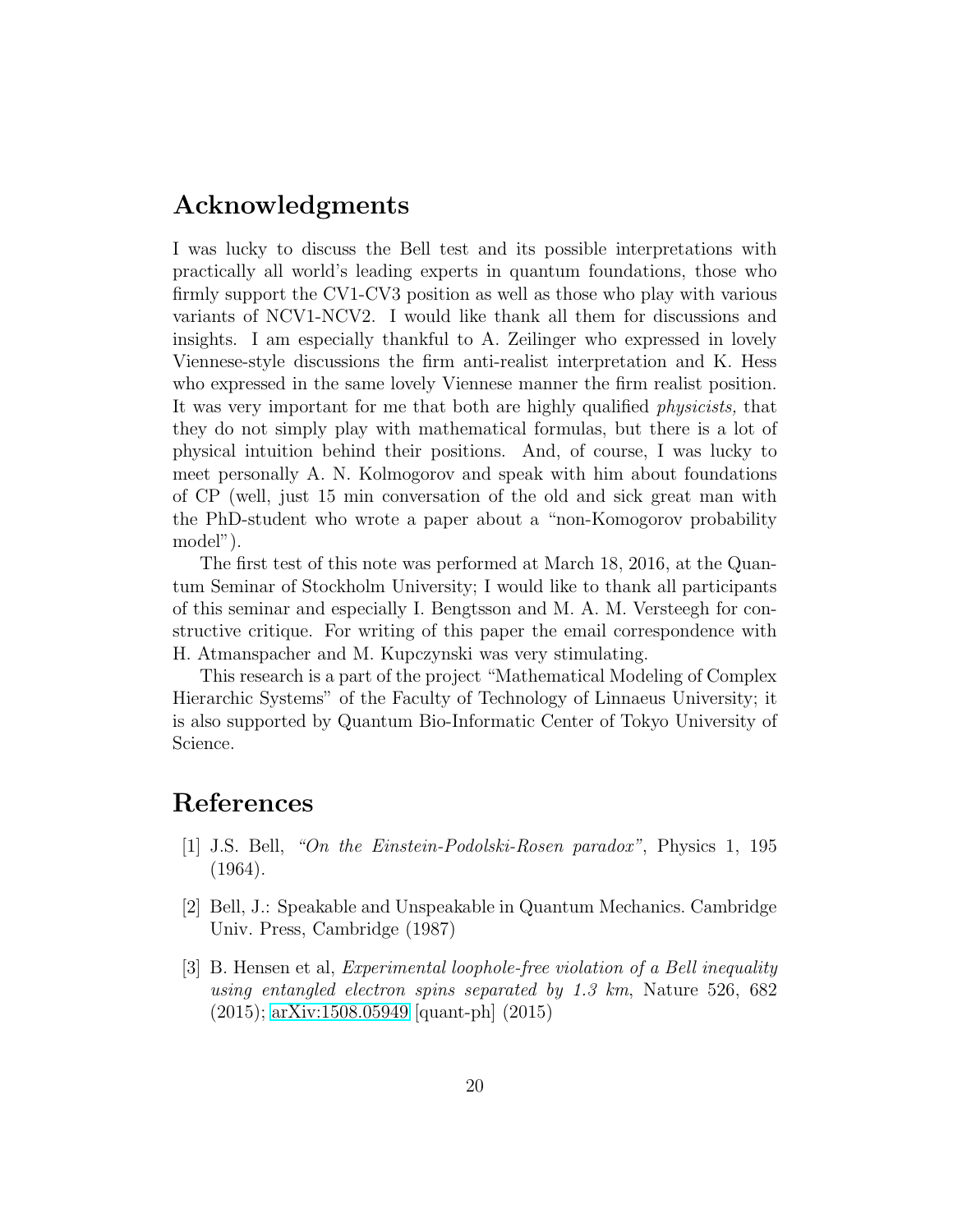- <span id="page-20-0"></span>[4] M. Giustina et al, A significant-loophole-free test of Bell's theorem with entangled photons, Phys. Rev. Lett. 115, 250401 (2015) [arXiv: quantph1511.03190].
- <span id="page-20-2"></span><span id="page-20-1"></span>[5] L. K. Shalm et al, A strong loophole-free test of local realism, Phys. Rev. Lett. 115, 250402 (2015) [arXiv:quant-ph1511.03189].
- [6] Aspect, A. (1983). *Three Experimental Tests of Bell Inequalities by the Measurement of Polarization Correlations between Photons* (Orsay Press, Orsay).
- <span id="page-20-3"></span>[7] A. Khrennikov and I.V. Volovich, Local realistic representation for correlations in the original EPR model for position and momentum, Soft Computing 10, 521 (2005).
- <span id="page-20-5"></span><span id="page-20-4"></span>[8] Weihs, G. (1999). *Ein Experiment zum Test der Bellschen Ungleichung unter Einsteinscher Lokalitat* (University of Vienna Press, Vienna).
- [9] A. Aspect, Closing the Door on Einstein and Bohr's Quantum Debate, Physics 8, 123 (2015)
- <span id="page-20-6"></span>[10] H. Wiseman, Quantum physics: Death by experiment for local realism. Nature 526, 649650 (2015).
- <span id="page-20-8"></span><span id="page-20-7"></span>[11] Kupczynski, Can Einstein with Bohr Debate on Quantum Mechanics Be Closed? [arXiv:1603.00266](http://arxiv.org/abs/1603.00266) [quant-ph].
- [12] Clauser J F, Horne M A, Shimony A and Holt R A 1969 *Phys. Rev. Lett.* 23 (15) 880–884
- <span id="page-20-9"></span>[13] Clauser J F and Horne M A 1974 *Phys. Rev.* D 10 526–535
- <span id="page-20-10"></span>[14] Clauser J F and Shimony A 1978 *Rep. Prog. Phys.* 41 1881–1927
- <span id="page-20-11"></span>[15] Pitowsky, I. (1982). Resolution of the Einstein-Podolsky-Rosen and Bell paradoxes, *Phys. Rev. Lett.* 48, 1299; *Erratum Phys. Rev. Lett.* 48, 1768.
- [16] Kupczynski, M. (1987). Bertrand's paradox and Bell's inequalities, *Phys. Lett. A* 121, pp. 205–207.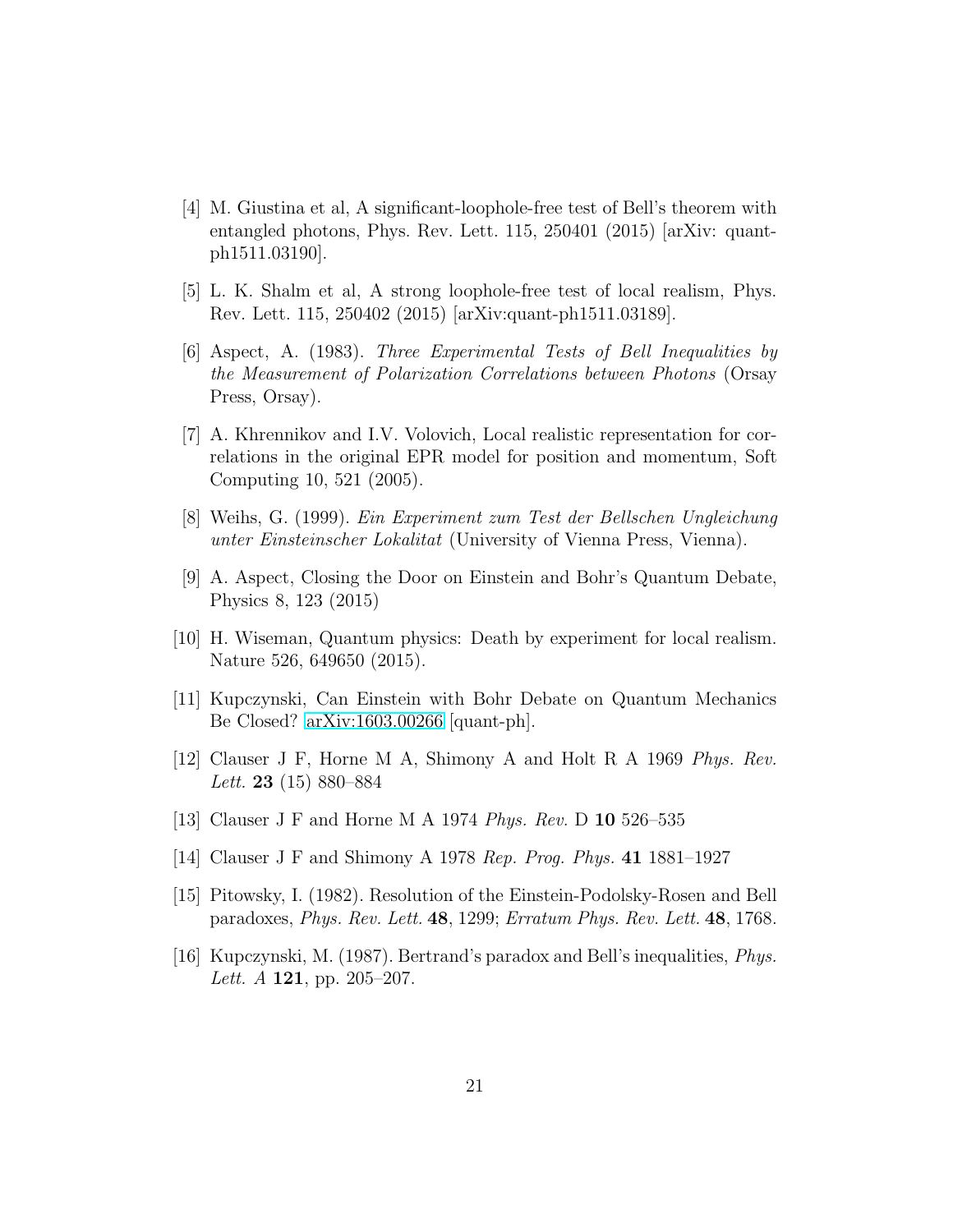- <span id="page-21-5"></span>[17] G. Lochak, De Broglie's initial conception of De Broglie waves. In: Diner, S., Fargue, D. Lochak, G. and Selleri, F. (eds) The Wave–Particle Dualism. A Tribute to Louis de Broglie on his 90th Birthday, pp. 1–26. D. Reidel Publ. Company, Dordrecht (1984)
- [18] Accardi, L.: The probabilistic roots of the quantum mechanical paradoxes. In: Diner, S., Fargue, D. Lochak, G. and Selleri, F. (eds) The Wave–Particle Dualism. A Tribute to Louis de Broglie on his 90th Birthday, pp. 47–55. D. Reidel Publ. Company, Dordrecht (1984)
- <span id="page-21-6"></span><span id="page-21-4"></span>[19] De Muynck, W. M. (2002). *Foundations of Quantum Mechanics, an Empiricists Approach.* (Kluwer, Dordrecht).
- [20] Hess, K. (2014). *Einstein was right!* (Pan Stanford Publ., Singapore).
- [21] De Raedt, H., De Raedt, K., Michielsen, K., Keimpema, K. and Miyashita, S. (2007). Event-based computer simulation model of Aspecttype experiments strictly satisfying Einstein's locality conditions, *Phys. Soc. Japan* 76, 104005.
- <span id="page-21-3"></span>[22] Allahverdyan, A., Khrennikov, A.Yu. and Nieuwenhuizen, Th.M.: Brownian entanglement. Phys. Rev. A 71, 032102-1 – 032102-14 (2005).
- [23] A. Khrennikov, Bell-Boole inequality: Nonlocality or probabilistic incompatibility of random variables? *Entropy*, 10, N 2, 19-32 (2008).
- [24] Adenier, G.: Local Realist Approach and Numerical Simulation of Nonclassical Experiments in Quantum Mechanics. V $\ddot{x}$ jö Univ. Press, V $\ddot{x}$ jö (2008)
- <span id="page-21-1"></span>[25] A. Khrennikov, *Contextual Approach to Quantum Formalism*, Springer, ISBN 978-1-4020-9592-4 (2009).
- <span id="page-21-0"></span>[26] Nieuwenhuizen, Th. M. (2009). Where Bell went wrong?, in L. Accardi, G. Adenier, C. A. Fuchs, G. Jaeger, A. Yu. Khrennikov, J.-A. Larsson and S. Stenholm (eds.), *AIP Conf. Proc., Foundations of Probability and Physics - 5* 1101 (Am. Inst. Phys., Melville, NY), pp. 127–133.
- <span id="page-21-2"></span>[27] Atmanspacher, H. and Primas, H.: Epistemic and ontic quantumrealities. In: Adenier, G., Khrennikov, A. Yu. (eds) Foundations of Probability and Physics-3, pp. 49-62. American Institute of Physics, Ser. Conference Proceedings 750, Melville, NY (2005)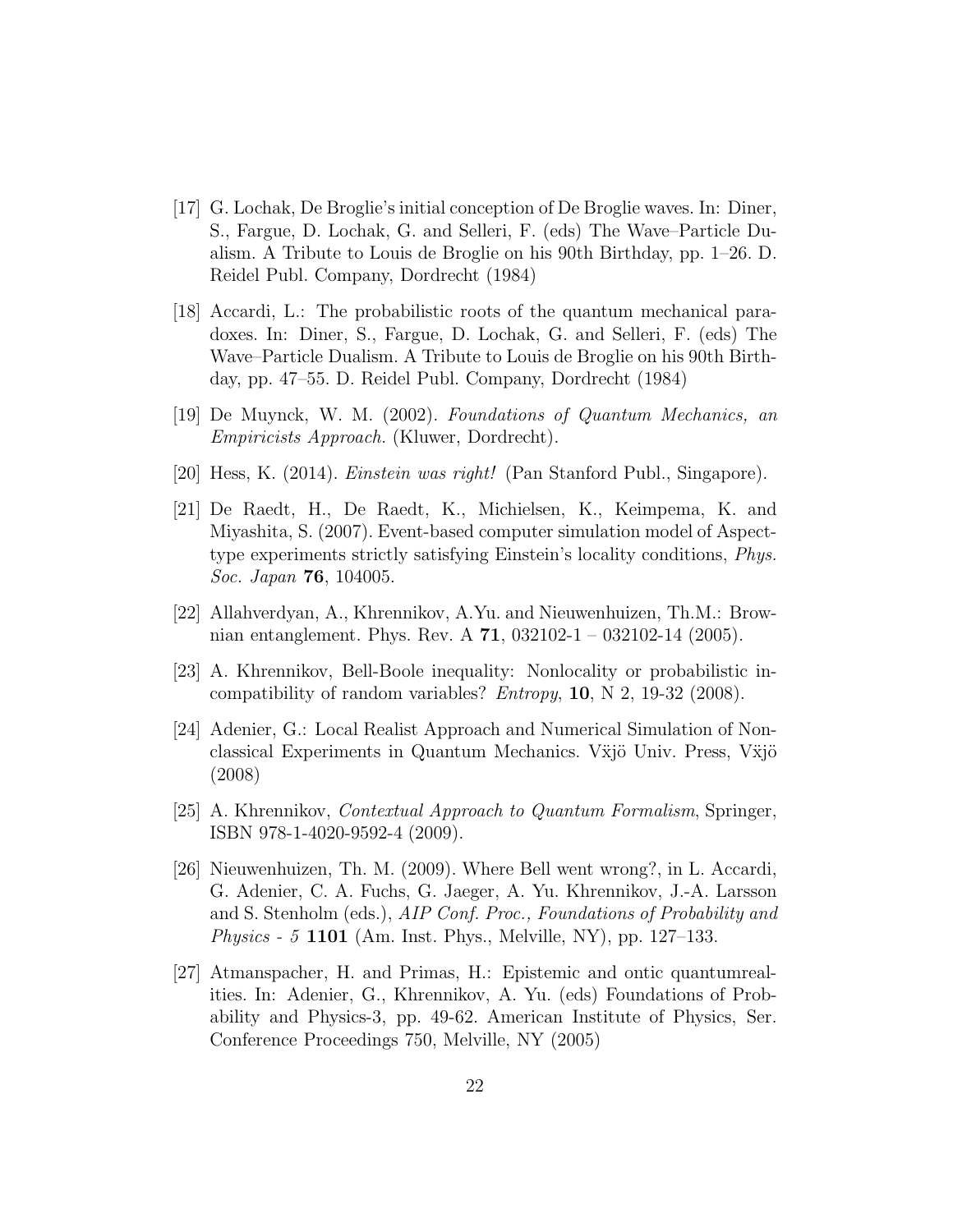- <span id="page-22-0"></span>[28] D'Agostino, S.: Continuity and completeness in physical theory: Schrödinger's return to the wave interpretation of quantum mechanics in the 1950's. In: Bitbol, M. and O. Darrigol (eds.) E. Schrödinger: Philosophy and the Birth of Quantum Mechanics, 339-360. Editions Frontieres, Gif-sur-Yvette (1992)
- <span id="page-22-2"></span><span id="page-22-1"></span>[29] A. Khrennikov *Beyond Quantum*, Pan Stanford Publ., Singapore, 2014.
- [30] Kolmogoroff, A. N.: Grundbegriffe der Wahrscheinlichkeitsrechnung. Springer Verlag, Berlin (1933); English translation: Kolmogorov, A.N.: Foundations of Theory of Probability. Chelsea Publishing Company, New York (1956).
- <span id="page-22-3"></span>[31] A. Einstein, B. Podolsky, and N. Rosen, Can Quantum-Mechanical Description of Physical Reality Be Considered Complete? Phys. Rev. 47, 777-780 (1935).
- <span id="page-22-4"></span>[32] N. Bohr, Can Quantum-Mechanical Description of Physical Reality be Considered Complete?, Phys. Rev. 48, 696-702 (1935).
- <span id="page-22-5"></span>[33] Plotnitsky, A.: Reading Bohr: Physics and Philosophy. Springer, Dordrecht (2006)
- <span id="page-22-6"></span>[34] Bohr, N. (1938). The causality problem in atomic physics, in J. Faye and H. J. Folse (eds.), (1987). *The Philosophical Writings of Niels Bohr, Volume 4: Causality and Complementarity, Supplementary Papers* (Ox Bow Press; Woodbridge, CT), pp. 94–121.
- <span id="page-22-7"></span>[35] Bitbol, M. and Darrigol, O. (eds.): E. Schrödinger: Philosophy and the Birth of Quantum Mechanics. Editions Frontieres, Gif-sur-Yvette (1992).
- <span id="page-22-8"></span>[36] A. Khrennikov, Statistical measure of ensemble nonreproducibility and correction to Bell's inequality. *Il Nuovo Cimento,* B 115, N. 2, 179-184 (1999).
- <span id="page-22-9"></span>[37] de Broglie L and Andrade E Silva J (the author of a chapter) 1964 *The Current Interpretation of Wave Mechanics. A Critical Study* (Amstredam-London-New York: Elsevier)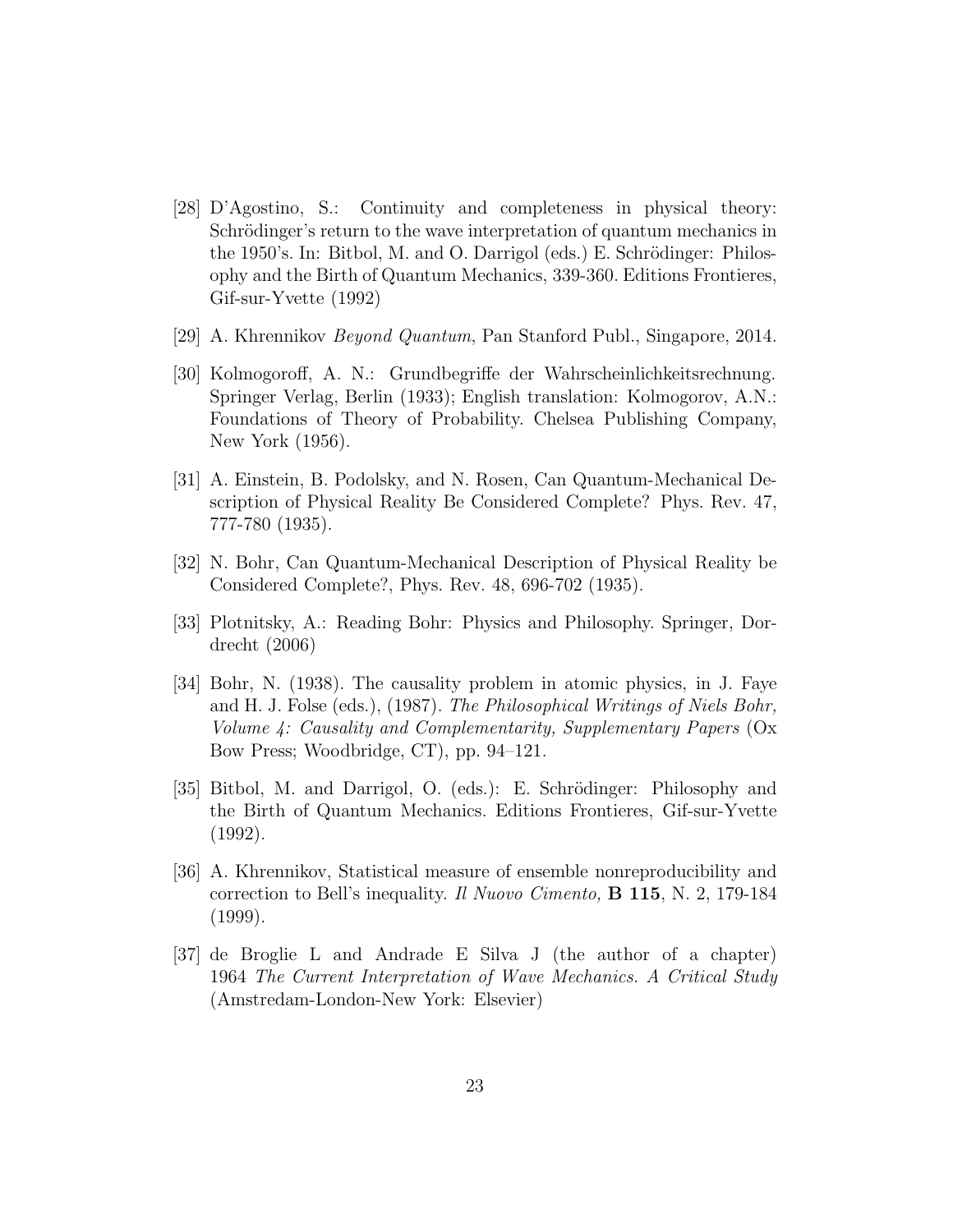- <span id="page-23-1"></span><span id="page-23-0"></span>[38] von Neumann J 1955 *Mathematical Foundations of Quantum Mechanics* (Princeton: Princeton Univ. Press)
- <span id="page-23-2"></span>[39] Boole, G.: On the theory of probabilities. Phil. Trans. Royal Soc. London, 152, 225-242 (1862)
- <span id="page-23-3"></span>[40] Vorob'ev, N. N. (1962). Consistent families of measures and their extensions, *Theory of Probability and its Applications* 7, pp. 147–162.
- <span id="page-23-4"></span>[41] Accardi L., On the noncommutative Markov property, Func. Anal. Appl. , 9 (1975) 18.
- <span id="page-23-5"></span>[42] A. Khrennikov, CHSH inequality: quantum probabilities as classical conditional probabilities *Found. Phys.* 45, N 7, 711-725 (2015).
- <span id="page-23-6"></span>[43] A. Khrennikov, Bell argument: Locality or Realism? Time to make the choice. [arXiv:1108.0001v](http://arxiv.org/abs/1108.0001)3 [quant-ph]
- <span id="page-23-7"></span>[44] A. Khrennikov, B. Nilsson, S. Nordebo, and I. V. Volovich, Quantization of propagating modes in optical fibers, *Phys. Scr.*, 85, 2012. 065404
- [45] A. Khrennikov, B. Nilsson, S. Nordebo, I. Volovich, Photon Flux and Distance from the Source: Consequences for Quantum Communication. *Found. Physics* 44 389-405 (2014).
- <span id="page-23-10"></span><span id="page-23-9"></span>[46] J. Bell, On the impossible pilot wave, Ref.TH.3315-CERN, 1982, p. 15
- $[47]$  A. Auffèves and P. Grangier, Violation of Bell's inequalities in a quantum realistic framework. Special issue of Växjö-15 conference, to be published in IJQI.
- <span id="page-23-11"></span>[48] P. Grangier, Contextual objectivity: a realistic interpretation of quantum mechanics, European Journal of Physics 23, 331 (2002) [\[arXiv:quant-ph/0012122\]](http://arxiv.org/abs/quant-ph/0012122).
- [49] P. Grangier, Contextual objectivity and the quantum formalism, IJQI, 3 (1): 17-22 (2005) [\[arXiv:quant-ph/0407025\]](http://arxiv.org/abs/quant-ph/0407025)
- <span id="page-23-8"></span>[50] C. Brukner, A. Zeilinger, Information Invariance and Quantum Probabilities, Found. Phys. 39, 677 (2009).